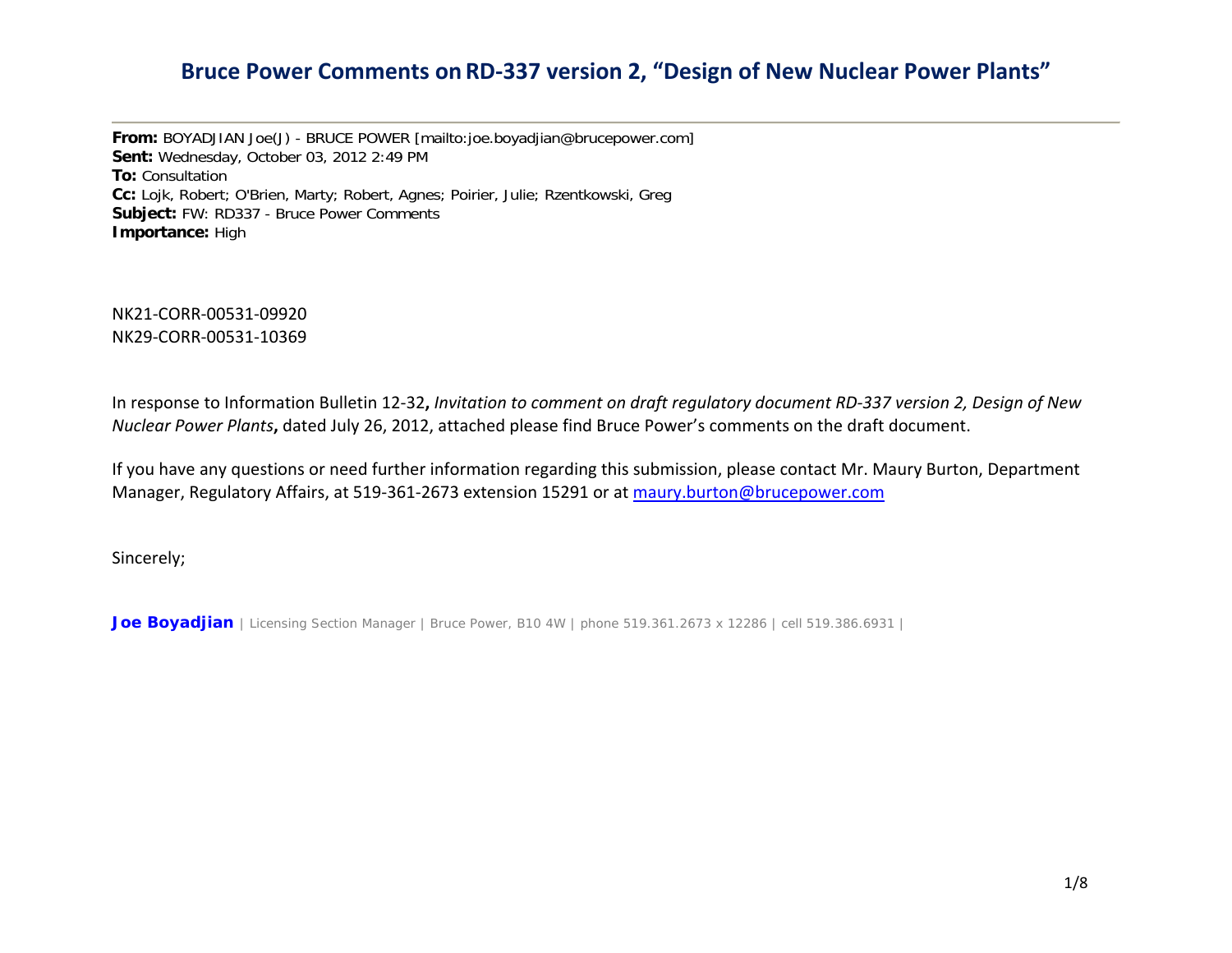| $\#$           | <b>Section</b>  | <b>Excerpt of Section</b>                              | <b>Industry Issue</b>                           | <b>Suggested Change</b>                    |
|----------------|-----------------|--------------------------------------------------------|-------------------------------------------------|--------------------------------------------|
|                | <b>Table of</b> |                                                        | <b>Editorial: Titles of Sections</b>            | Add titles for Sections 7.6.1.1 to 7.6.1.3 |
| $\mathbf{1}$   | <b>Contents</b> |                                                        | 7.6.1.1 to 7.6.1.3 are missing from             | to the Table of Contents.                  |
|                |                 |                                                        | the table of contents.                          |                                            |
|                |                 | SSR 2/1, Safety                                        | Editorial: The correct title of                 | Suggest title of the document be           |
|                |                 | Requirements: Safety of                                | SSR2/1 is "Specific Safety"                     | corrected to.                              |
| $\overline{2}$ | 2. Scope        | <b>Nuclear Power Plants:</b>                           | Requirements: Safety of Nuclear                 |                                            |
|                |                 | Design                                                 | Power Plants: Design"                           | "Specific Safety Requirements: Safety      |
|                |                 |                                                        |                                                 | of Nuclear Power Plants: Design"           |
|                |                 | Bullet 5                                               | The list of paragraphs from                     | Suggest that final version 2 of RD-337     |
|                |                 |                                                        | Section 5 and Section 6 of the                  | be reviewed against the Class I Nuclear    |
|                |                 |                                                        | <b>Class I Nuclear Facilities</b>               | Facilities Regulations for completeness.   |
| 3              | 3               |                                                        | Regulations appears to be                       |                                            |
|                |                 |                                                        | incomplete. This version of RD-                 |                                            |
|                |                 |                                                        | 337 includes requirements that are              |                                            |
|                |                 |                                                        | applicable to paragraphs $5(k)$ , $6(j)$        |                                            |
|                |                 |                                                        | and $6(k)$ .<br>Editorial: Correction needed to |                                            |
|                |                 | "Safety analyses shall be<br>performed to confirm that | add "and" between "criteria" and                | Suggest changing the text to:              |
|                |                 | these criteria, goals are                              | "goals".                                        | ""Safety analyses shall be performed to    |
|                |                 | met, to demonstrate                                    |                                                 | confirm that these criteria and goals are  |
| 4              | 4.2             | effectiveness of measures                              |                                                 | met, to demonstrate effectiveness of       |
|                |                 | for preventing accidents,                              |                                                 | measures for preventing accidents, and     |
|                |                 | and mitigating radiological                            |                                                 | mitigating radiological consequences of    |
|                |                 | consequences of accidents                              |                                                 | accidents if they do occur."               |
|                |                 | if they do occur."                                     |                                                 |                                            |
|                |                 | "4. beyond design basis                                | The accepted terminology in use                 | Suggest bullet 4 be changed to             |
|                |                 | accidents (BDBAs),                                     | within the Canadian nuclear                     |                                            |
|                |                 | including design                                       | industry is "beyond design basis"               | "4. Beyond design basis accidents,         |
| 5              | 4.2.3           | extension conditions                                   | accidents". It is preferred that the            | which include severe accident              |
|                |                 | (DECs) - DECs include                                  | IAEA term "design extension                     | conditions"                                |
|                |                 | some severe accident                                   | conditions not be used.                         |                                            |
|                |                 | conditions"                                            | If the CNSC adopts the term                     | If the IAEA terminology is adopted,        |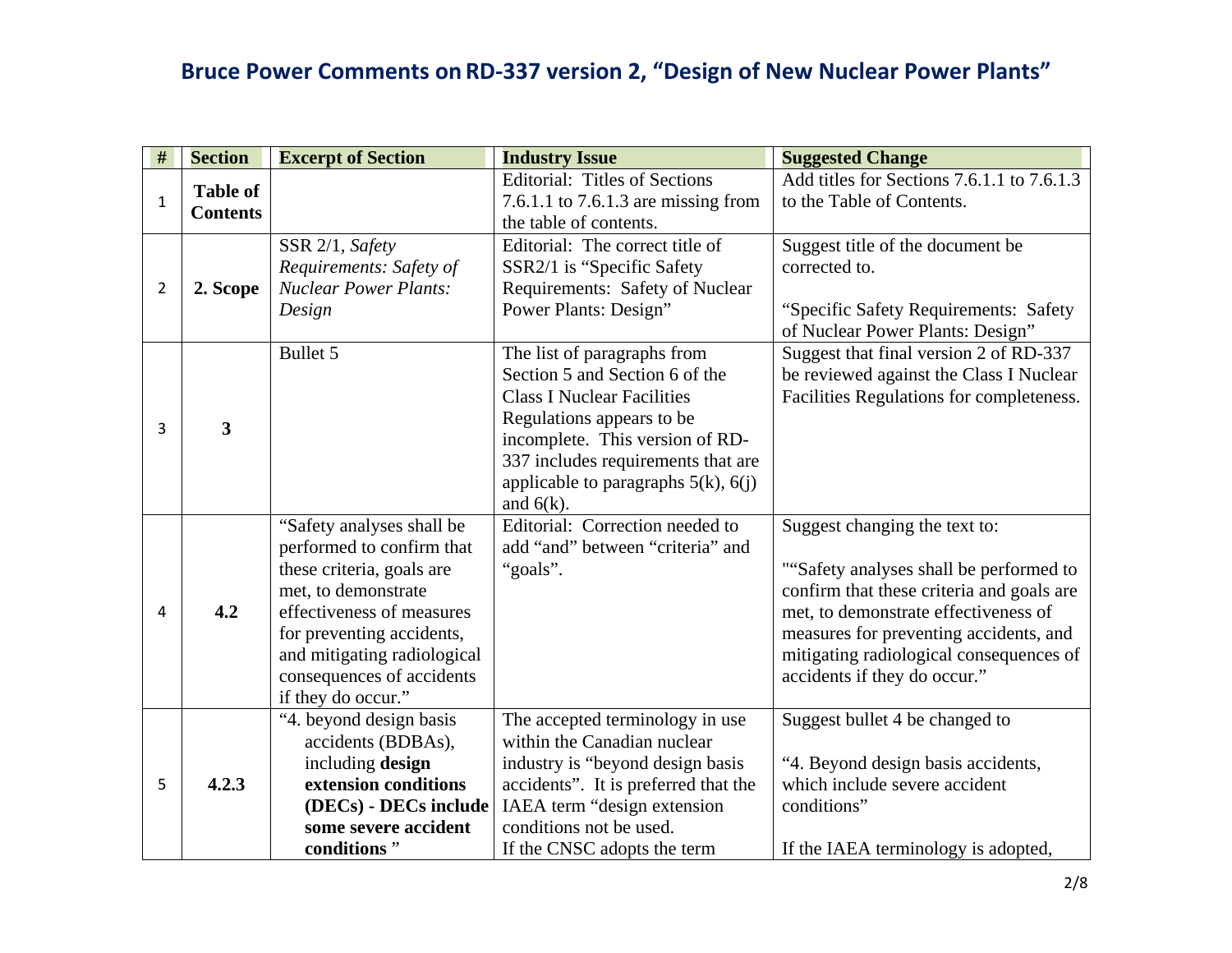| $\#$ | <b>Section</b> | <b>Excerpt of Section</b> | <b>Industry Issue</b>                 | <b>Suggested Change</b>                 |
|------|----------------|---------------------------|---------------------------------------|-----------------------------------------|
|      |                |                           | "design extension conditions", it is  | then it is suggested to change the text |
|      |                |                           | suggested that the IAEA definition    | to:                                     |
|      |                |                           | and use of "design extension"         |                                         |
|      |                |                           | conditions from IAEA SSR 2/1 be       | 4.4<br>design extension condition       |
|      |                |                           | adopted in its entirety. Also, the    | (DECs), which could include severe      |
|      |                |                           | CNSC should use consistent            | accident conditions."                   |
|      |                |                           | terminology for DEC in RD-337;        |                                         |
|      |                |                           | consistency with Section 7.3, 4.2.3   |                                         |
|      |                |                           | and definitions provided in           |                                         |
|      |                |                           | glossary are needed.                  |                                         |
|      |                |                           |                                       |                                         |
|      |                |                           | Note the definition in SSR 2/1        |                                         |
|      |                |                           | differs from the definition in this   |                                         |
|      |                |                           | draft version 2 of RD-337;            |                                         |
|      |                |                           | "Accident conditions that are not     |                                         |
|      |                |                           | considered for design basis           |                                         |
|      |                |                           | accidents, but that are considered    |                                         |
|      |                |                           | in the design process of the facility |                                         |
|      |                |                           | in accordance with best estimate      |                                         |
|      |                |                           | methodology, and for which            |                                         |
|      |                |                           | releases of radioactive material      |                                         |
|      |                |                           | are kept within acceptable limits.    |                                         |
|      |                |                           | Design extension conditions could     |                                         |
|      |                |                           | include severe accident               |                                         |
|      |                |                           | conditions."                          |                                         |
|      |                |                           | If the term "design extension"        |                                         |
|      |                |                           | conditions" is adopted for new        |                                         |
|      |                |                           | NPPs, GD-337 should provide           |                                         |
|      |                |                           | explanations for the relationship     |                                         |
|      |                |                           | between "design extension"            |                                         |
|      |                |                           | conditions" and "beyond design        |                                         |
|      |                |                           | basis accidents."                     |                                         |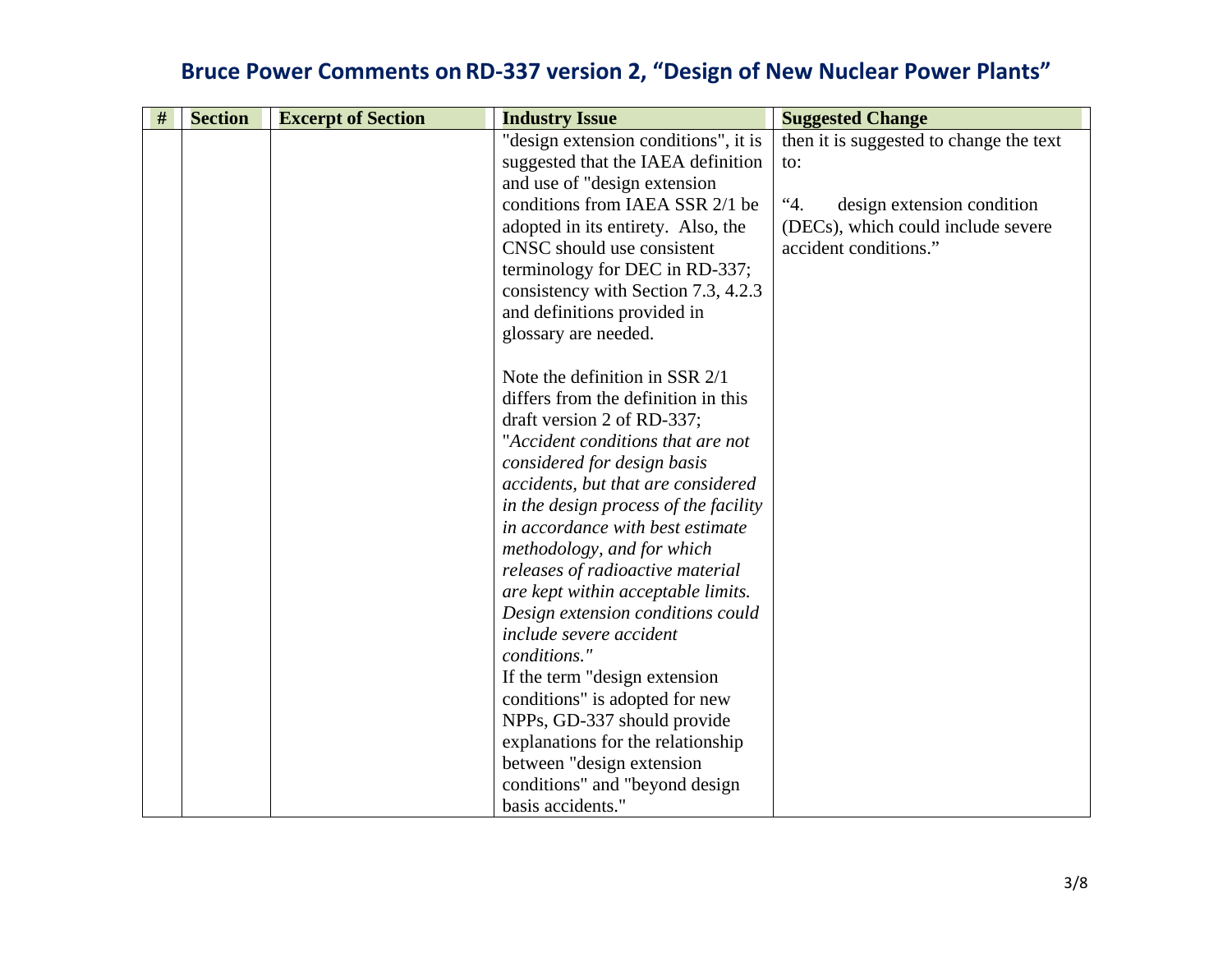| $\#$ | <b>Section</b>                                                                                                                                                                                                                                                                               | <b>Excerpt of Section</b>  | <b>Industry Issue</b>                | <b>Suggested Change</b>                                                                                                                                                                                                                                                                                            |
|------|----------------------------------------------------------------------------------------------------------------------------------------------------------------------------------------------------------------------------------------------------------------------------------------------|----------------------------|--------------------------------------|--------------------------------------------------------------------------------------------------------------------------------------------------------------------------------------------------------------------------------------------------------------------------------------------------------------------|
| 6    |                                                                                                                                                                                                                                                                                              | "OLC's should include      | By introducing the text on OLCs      |                                                                                                                                                                                                                                                                                                                    |
|      |                                                                                                                                                                                                                                                                                              | 1. safety limits           | from IAEA Safety Guide NS-G-         | Suggest changing the text to:<br>"5. requirements for surveillance,<br>maintenance, testing and inspection<br>of the plant to ensure that SSCs<br>function as intended in the design"<br>Suggest changing the text to:<br>"4. a management system that<br>recognizes the importance of a strong<br>safety culture" |
|      |                                                                                                                                                                                                                                                                                              | 2. limiting settings for   | 2.2, it is also necessary to include |                                                                                                                                                                                                                                                                                                                    |
|      | 4.3.3                                                                                                                                                                                                                                                                                        | safety systems"            | the definitions from NS-G-2.2.       |                                                                                                                                                                                                                                                                                                                    |
|      |                                                                                                                                                                                                                                                                                              |                            | The explanations from IAEA NS-       |                                                                                                                                                                                                                                                                                                                    |
|      |                                                                                                                                                                                                                                                                                              |                            | G-2.2 for the OLC terminology        |                                                                                                                                                                                                                                                                                                                    |
|      |                                                                                                                                                                                                                                                                                              |                            | should also be included in GD-337    |                                                                                                                                                                                                                                                                                                                    |
|      |                                                                                                                                                                                                                                                                                              |                            | to provide clarification             |                                                                                                                                                                                                                                                                                                                    |
|      |                                                                                                                                                                                                                                                                                              | "5. requirements for       | The OLCs should be based on          |                                                                                                                                                                                                                                                                                                                    |
|      |                                                                                                                                                                                                                                                                                              | surveillance,              | consistency with the safety          |                                                                                                                                                                                                                                                                                                                    |
|      |                                                                                                                                                                                                                                                                                              | maintenance, testing and   | analysis, not ALARA. Suggest         |                                                                                                                                                                                                                                                                                                                    |
|      |                                                                                                                                                                                                                                                                                              | inspection of the plant to | deleting ", to comply with the       |                                                                                                                                                                                                                                                                                                                    |
|      |                                                                                                                                                                                                                                                                                              | ensure that SSCs           | requirement for optimization by      |                                                                                                                                                                                                                                                                                                                    |
|      |                                                                                                                                                                                                                                                                                              | function as intended in    | keeping radiation exposures as       |                                                                                                                                                                                                                                                                                                                    |
| 7    | 4.3.3                                                                                                                                                                                                                                                                                        | the design, to comply      | low as reasonably achievable         |                                                                                                                                                                                                                                                                                                                    |
|      | with the requirement for<br>$(ALARA)$ ".<br>optimization by keeping<br>radiation exposures as<br>It is understood that ALARA must<br>low as reasonably<br>be included when developing the<br>achievable (ALARA)"<br>operator activities for performing<br>surveillance, maintenance, testing |                            |                                      |                                                                                                                                                                                                                                                                                                                    |
|      |                                                                                                                                                                                                                                                                                              |                            |                                      |                                                                                                                                                                                                                                                                                                                    |
|      |                                                                                                                                                                                                                                                                                              |                            |                                      |                                                                                                                                                                                                                                                                                                                    |
|      |                                                                                                                                                                                                                                                                                              |                            |                                      |                                                                                                                                                                                                                                                                                                                    |
|      |                                                                                                                                                                                                                                                                                              |                            |                                      |                                                                                                                                                                                                                                                                                                                    |
|      |                                                                                                                                                                                                                                                                                              |                            |                                      |                                                                                                                                                                                                                                                                                                                    |
|      |                                                                                                                                                                                                                                                                                              |                            | and inspection of the plant.         |                                                                                                                                                                                                                                                                                                                    |
|      |                                                                                                                                                                                                                                                                                              | "4. a safety management    | Editorial: Suggest substituting      |                                                                                                                                                                                                                                                                                                                    |
|      |                                                                                                                                                                                                                                                                                              | program that               | "strong safety culture" for "healthy |                                                                                                                                                                                                                                                                                                                    |
|      |                                                                                                                                                                                                                                                                                              | recognizes the             | safety culture, because the          |                                                                                                                                                                                                                                                                                                                    |
|      |                                                                                                                                                                                                                                                                                              | importance of a            | commonly used term in the            |                                                                                                                                                                                                                                                                                                                    |
|      |                                                                                                                                                                                                                                                                                              | healthy safety culture"    | nuclear industry is "strong safety"  |                                                                                                                                                                                                                                                                                                                    |
| 8    | 5                                                                                                                                                                                                                                                                                            |                            | culture".                            |                                                                                                                                                                                                                                                                                                                    |
|      |                                                                                                                                                                                                                                                                                              |                            |                                      |                                                                                                                                                                                                                                                                                                                    |
|      |                                                                                                                                                                                                                                                                                              |                            | Suggest replacing "a safety          |                                                                                                                                                                                                                                                                                                                    |
|      |                                                                                                                                                                                                                                                                                              |                            | management program" with "a          |                                                                                                                                                                                                                                                                                                                    |
|      |                                                                                                                                                                                                                                                                                              |                            | management system" for               |                                                                                                                                                                                                                                                                                                                    |
|      |                                                                                                                                                                                                                                                                                              |                            | consistency with section 5 text.     |                                                                                                                                                                                                                                                                                                                    |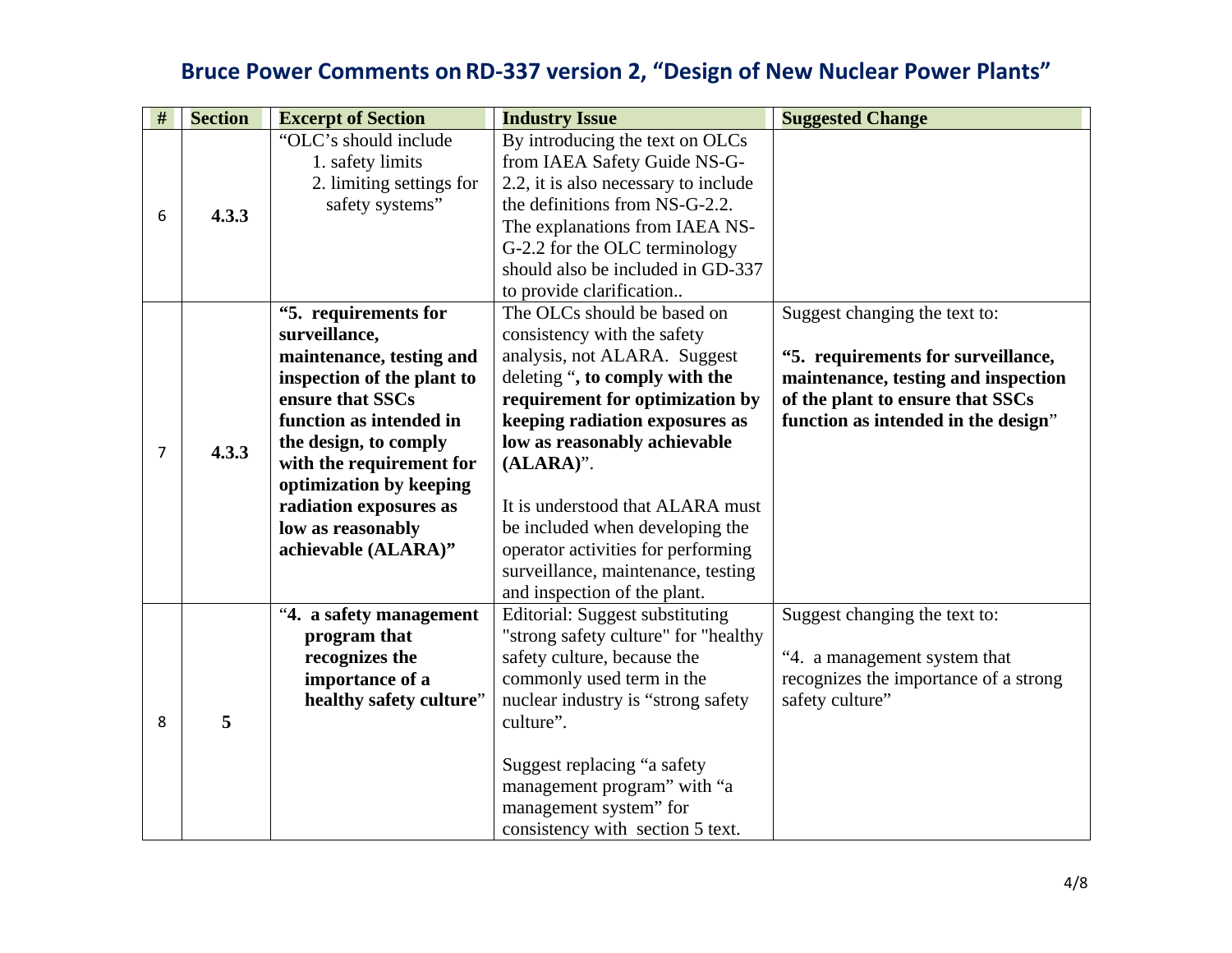| #  | <b>Section</b> | <b>Excerpt of Section</b>                                                                                                                          | <b>Industry Issue</b>                                                                                                                                                                                                                                                                                                                                                                                                                                                                                                                                                                                                                         | <b>Suggested Change</b>                                                                                                                       |
|----|----------------|----------------------------------------------------------------------------------------------------------------------------------------------------|-----------------------------------------------------------------------------------------------------------------------------------------------------------------------------------------------------------------------------------------------------------------------------------------------------------------------------------------------------------------------------------------------------------------------------------------------------------------------------------------------------------------------------------------------------------------------------------------------------------------------------------------------|-----------------------------------------------------------------------------------------------------------------------------------------------|
| 9  | 5.1            | "The applicant or licensee"<br>shall confirm that the<br>design authority has<br>achieved the following<br>objectives during the<br>design phase." | In most cases, much of the design<br>of a nuclear power plant would<br>have already been designed.<br>Therefore any review would be a<br>backward looking to assess if the<br>objectives were met. The licensee<br>may request changes in the design<br>after such a review.                                                                                                                                                                                                                                                                                                                                                                  | "The applicant or licensee shall<br>confirm that the design authority has<br>achieved the following objectives for<br>the design"             |
| 10 | 5.2            | "10. Physical protection<br>systems are provided to<br>address design basis<br>threats."                                                           | Physical protection systems and<br>cyber security programs are<br>provided to address design basis<br>threats.                                                                                                                                                                                                                                                                                                                                                                                                                                                                                                                                | Suggest changing item 10 to "Physical"<br>protection systems and cyber security<br>programs are provided to address<br>design basis threats." |
| 11 | 5.3            | The computer software<br>used for design and<br>analysis calculations shall<br>be qualified in accordance<br>with applicable standards.            | By using the term "qualified in<br>accordance with applicable<br>standards" some confusion may be<br>introduced, because the nuclear<br>industry is more familiar with the<br>use of verified and validated<br>software, as defined in CSA<br>N286.7.<br>For clarification it is suggested<br>that the definition of "qualified<br>software" from CSA N286.7.1-09<br>be included in GD-337 to provide<br>clarification and guidance on the<br>intent of "shall be qualified in<br>accordance with applicable<br>standards", namely:<br>"Qualified software - software<br>that is considered qualified under<br>CSA N286.7. Qualified software | No change to the text.                                                                                                                        |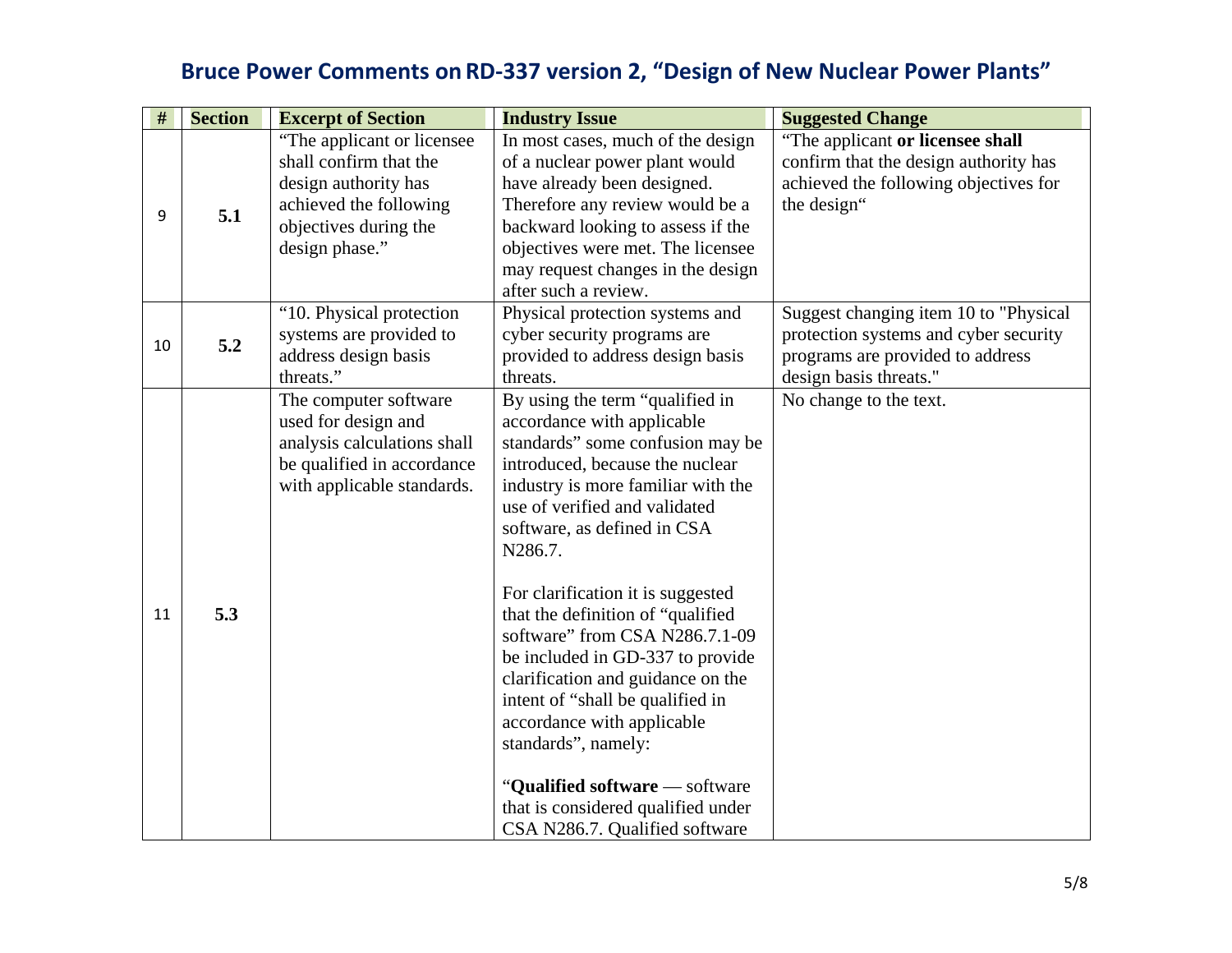| $\#$ | <b>Section</b> | <b>Excerpt of Section</b>                                                                                                                                                                 | <b>Industry Issue</b>                                                                                                                                                                                                                                                                                                                                                                                                                                                                     | <b>Suggested Change</b>                                                                                                                                                                                                    |
|------|----------------|-------------------------------------------------------------------------------------------------------------------------------------------------------------------------------------------|-------------------------------------------------------------------------------------------------------------------------------------------------------------------------------------------------------------------------------------------------------------------------------------------------------------------------------------------------------------------------------------------------------------------------------------------------------------------------------------------|----------------------------------------------------------------------------------------------------------------------------------------------------------------------------------------------------------------------------|
|      |                |                                                                                                                                                                                           | (a) is shown to be capable of<br>addressing intended problems;<br>(b) is adequately specified, which<br>includes<br>documentation of<br>(i)<br>requirements, design,<br>characteristics, and<br>limitations of use; and<br>(ii) identification of all<br>required tool components<br>and their required<br>attributes;<br>(c) possesses attributes that have<br>been demonstrated to satisfy<br>all requirements; and<br>(d) includes configuration<br>management and change<br>control." |                                                                                                                                                                                                                            |
| 12   | 5.4            | Where needed, codes and<br>standards shall be<br>supplemented or modified<br>to ensure that the final<br>quality of the design is<br>commensurate with the<br>necessary safety functions. | Changing from "may be" to "shall<br>be" needs careful consideration. It<br>is not always practical to add<br>additional quality requirements<br>beyond those called up in codes<br>and standards. Consideration<br>should be given to whether<br>supplementing the codes and<br>standards is practicable.                                                                                                                                                                                 | Suggest changing the text to:<br>"Where needed and practicable, codes<br>and standards shall be supplemented to<br>ensure that the final quality of the<br>design is commensurate with the<br>necessary safety functions." |
| 13   | 5.7            | The design documentation<br>shall include:<br>3. system SSC<br>classifications                                                                                                            | For clarity, suggest "SSC<br>classifications" be expanded to<br>"system, structure and component<br>classifications".                                                                                                                                                                                                                                                                                                                                                                     | Suggest changing the text to:<br>"3 structure, system and component<br>classifications".                                                                                                                                   |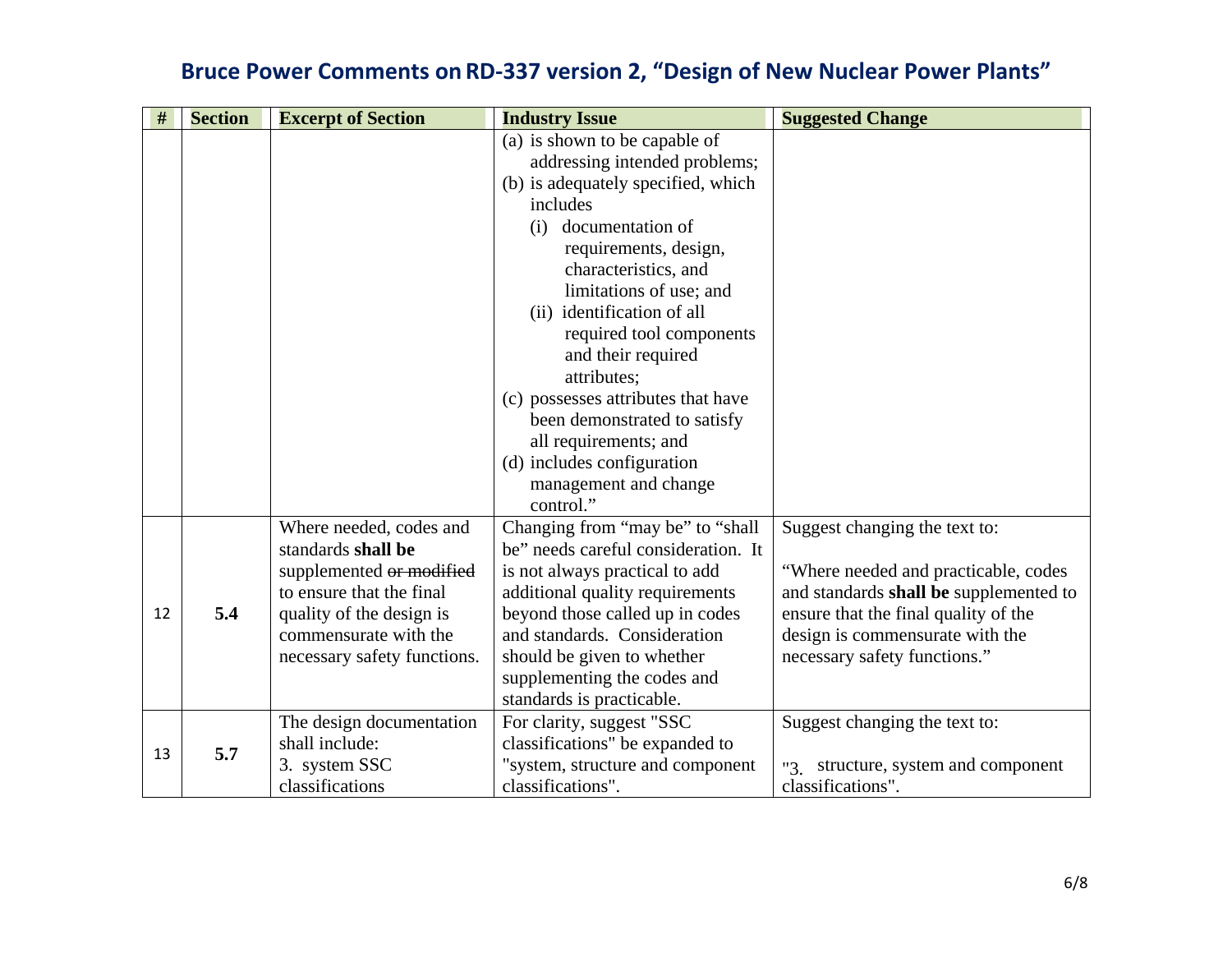| $\#$ | <b>Section</b> | <b>Excerpt of Section</b>   | <b>Industry Issue</b>                 | <b>Suggested Change</b>                            |
|------|----------------|-----------------------------|---------------------------------------|----------------------------------------------------|
|      |                | "5. security system design, | Cyber security programs should        | Suggest changing item 5 to:                        |
|      |                | including a description of  | also be included here.                |                                                    |
| 14   | 5.7            | physical security barriers" |                                       | "security system design, including a               |
|      |                |                             |                                       | description of physical security barriers          |
|      |                |                             |                                       | and cyber security programs"                       |
|      |                | "Achievement of defence     | Achievement of defence in depth       | Suggest changing the text to:                      |
|      |                | in depth level one requires | level one requires shall include      |                                                    |
|      |                | conservative design and     | conservative design and high-         | "Achievement of defence in depth level"            |
|      |                | high-quality construction   | quality construction to provide       | one shall include conservative design              |
| 15   | 6.1            | to provide confidence that  | confidence that plant failures and    | and high-quality construction to                   |
|      |                | plant failures and          | deviations from normal operations     | provide confidence that plant failures             |
|      |                | deviations from normal      | are minimized and accidents are       | and deviations from normal operations              |
|      |                | operations are minimized    | prevented.                            | are minimized and accidents are                    |
|      |                | and accidents are           |                                       | prevented."                                        |
|      |                | prevented."                 |                                       |                                                    |
|      |                | "To the extent practicable, | It is unclear how "the possibility of | Suggest changing the text to.                      |
|      |                | the design therefore shall  | harmful consequences of errors in     |                                                    |
|      |                | prevent:                    | operation and maintenance" is         | "To the extent practicable, the design             |
| 16   | 6.1.1          |                             | considered to be a physical barrier.  | shall prevent:                                     |
|      |                | 4. the possibility of       | The intent should be to defend        | 4. the possibility of failure of                   |
|      |                | harmful consequences of     | engineered barriers against human     | engineered barriers from errors in                 |
|      |                | errors in operation and     | errors.                               | operation and maintenance that could               |
|      |                | maintenance"                |                                       | result in harmful consequences".                   |
|      |                | "4. shielding against       | Changing the definitions of the       | Suggest changing the text to:                      |
|      |                | radiation"                  | fundamental safety functions          |                                                    |
|      |                |                             | requires additional clarification.    | "4. shielding against radiation for worker access" |
|      |                |                             | The current draft GD-337 does not     |                                                    |
| 17   | 6.2            |                             | provide any context or                |                                                    |
|      |                |                             | clarification on "shielding against   |                                                    |
|      |                |                             | radiation" as a fundamental safety    |                                                    |
|      |                |                             | function. Furthermore, IAEA           |                                                    |
|      |                |                             | Safety Report Series 46 does not      |                                                    |
|      |                |                             | explicitly list "shielding against"   |                                                    |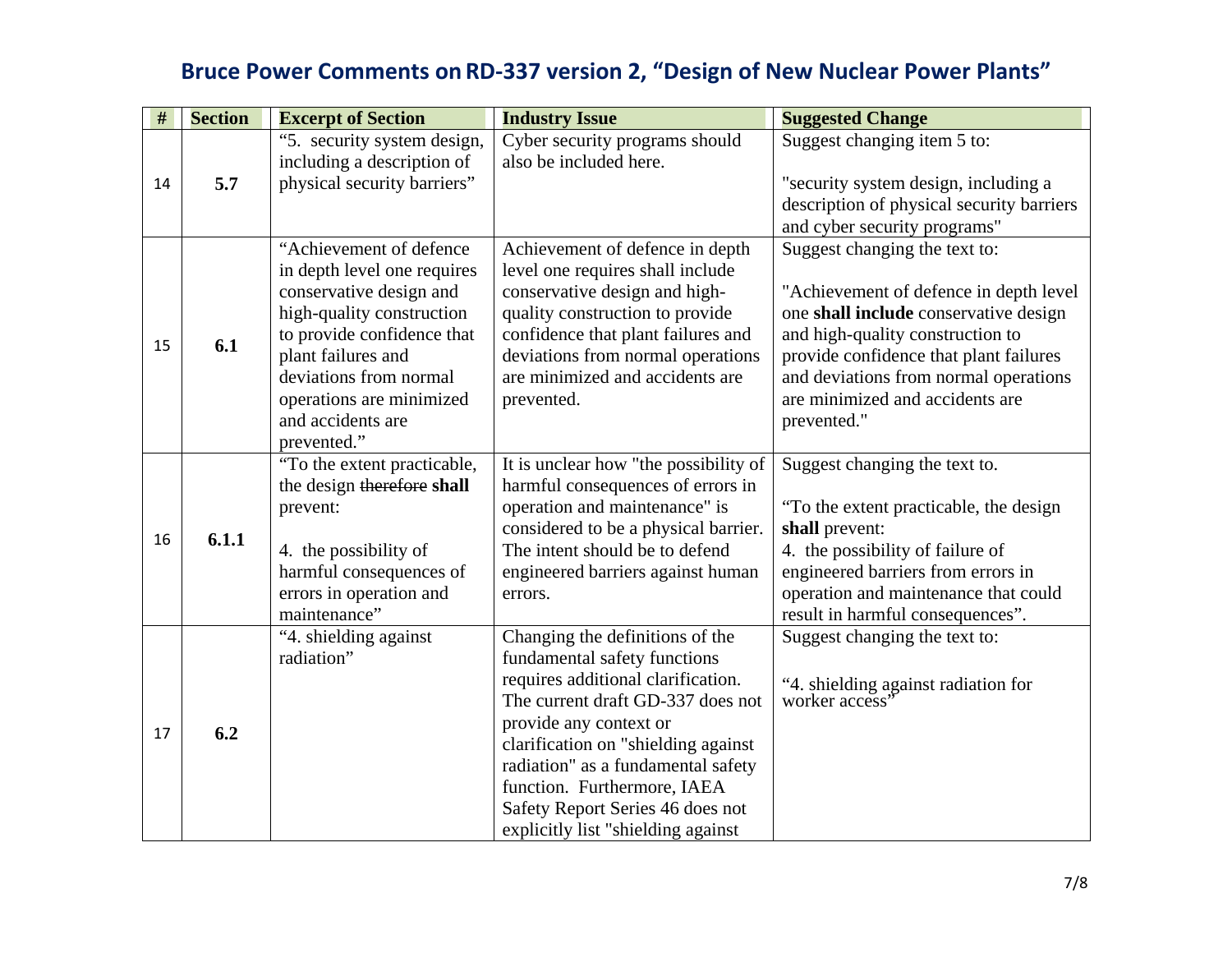| #  | <b>Section</b> | <b>Excerpt of Section</b>                                                                                                                                                             | <b>Industry Issue</b>                                                                                                                                                                                                                                                                                                                                                  | <b>Suggested Change</b>                                                                                                                                                                                     |
|----|----------------|---------------------------------------------------------------------------------------------------------------------------------------------------------------------------------------|------------------------------------------------------------------------------------------------------------------------------------------------------------------------------------------------------------------------------------------------------------------------------------------------------------------------------------------------------------------------|-------------------------------------------------------------------------------------------------------------------------------------------------------------------------------------------------------------|
|    |                |                                                                                                                                                                                       | radiation" as a fundamental safety<br>function. One could include a<br>fundamental safety function that<br>directly relates to the fundamental<br>safety function to the Radiation                                                                                                                                                                                     |                                                                                                                                                                                                             |
|    |                |                                                                                                                                                                                       | Protection regulations.                                                                                                                                                                                                                                                                                                                                                |                                                                                                                                                                                                             |
| 18 | 6.2            | "This approach shall"<br>identify the need for such<br>functions as reactor<br>shutdown, emergency core<br>cooling, containment,<br>emergency heat removal<br>and power systems etc." | Editorial: Suggest deleting "etc".                                                                                                                                                                                                                                                                                                                                     | Suggest changing the text to:<br>"This approach shall identify the need<br>for such functions as reactor shutdown,<br>emergency core cooling, containment,<br>emergency heat removal and power<br>systems." |
| 19 | 6.6.1          | "The design shall take due<br>account of challenges to a<br>multi-unit site."                                                                                                         | The use of the term "multi-unit<br>site" can lead to confusion. One<br>can have a site with multiple units<br>as part of a single build project, or<br>the addition of one or more units<br>to an existing site where one or<br>more units are already in<br>operation.                                                                                                | Suggest changing the text to:<br>"The design shall take due account of<br>challenges to multiple units at a site."                                                                                          |
| 20 | 7.1            | "SSCs important to safety"<br>shall include:<br>2. complementary design<br>features"                                                                                                  | Portable equipment – such as<br>emergency mitigating equipment,<br>and pumps should not necessarily<br>constitute systems important to<br>safety.<br>More clarification is required on<br>positioning portable equipment<br>under systems important to safety<br>in complementary design features<br>for new nuclear power plants.<br>Note, that portable equipment is | No change to the text.                                                                                                                                                                                      |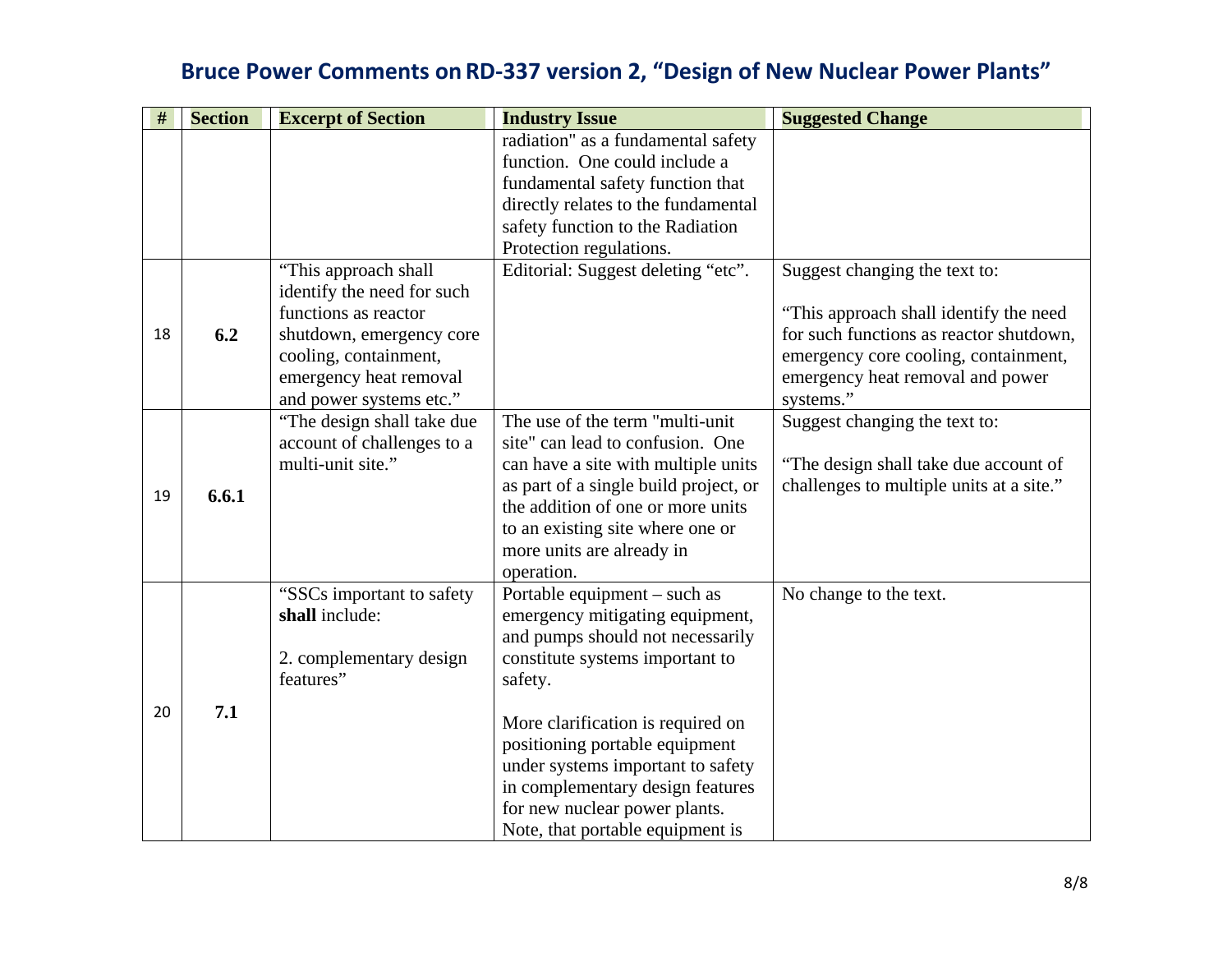| #  | <b>Section</b> | <b>Excerpt of Section</b>                                                                                                                                                                                                                                                                                                                                                                                                 | <b>Industry Issue</b>                                                                                                                                                                                                                                                                                                                                                                                                                                       | <b>Suggested Change</b>                                                                                                                                                                                                                                                                                                                                                                                                                                                                                                              |
|----|----------------|---------------------------------------------------------------------------------------------------------------------------------------------------------------------------------------------------------------------------------------------------------------------------------------------------------------------------------------------------------------------------------------------------------------------------|-------------------------------------------------------------------------------------------------------------------------------------------------------------------------------------------------------------------------------------------------------------------------------------------------------------------------------------------------------------------------------------------------------------------------------------------------------------|--------------------------------------------------------------------------------------------------------------------------------------------------------------------------------------------------------------------------------------------------------------------------------------------------------------------------------------------------------------------------------------------------------------------------------------------------------------------------------------------------------------------------------------|
|    |                |                                                                                                                                                                                                                                                                                                                                                                                                                           | not considered under systems<br>important to safety for existing<br>nuclear power plants. This<br>additional clarification should be<br>included in GD-337.                                                                                                                                                                                                                                                                                                 |                                                                                                                                                                                                                                                                                                                                                                                                                                                                                                                                      |
| 21 | 7.1            | "Appropriately designed<br>interfaces shall be provided<br>between SSCs of different<br>classes in order to<br>minimize the risk of having<br>an SSCs less important to<br>safety from adversely<br>affecting the function or<br>reliability of an SSCs of<br>greater importance."                                                                                                                                        | Editorial: Change "of an SSCs<br>of " to " of SSCs of ".                                                                                                                                                                                                                                                                                                                                                                                                    | Suggest changing the text to<br>"Appropriately designed interfaces<br>shall be provided between SSCs of<br>different classes in order to minimize<br>the risk of having SSCs less important<br>to safety from adversely affecting the<br>function or reliability of an SSCs of<br>greater importance."                                                                                                                                                                                                                               |
| 22 | 7.2            | "The design authority shall<br>establish the plant design<br>envelope, which comprises<br>all plant states considered<br>in the design: normal<br>operation, AOOs, DBAs<br>and DECs, as shown in<br>Figure 1.<br>The design basis shall<br>specify the capabilities that<br>are necessary for the plant<br>in operational states and<br>DBAs.<br>Conservative design<br>measures and sound<br>engineering practices shall | The description in the current<br>version of RD-337 follows a better<br>logic:<br>plant design envelope<br>covers the overall plant,<br>design basis and<br>complementary design<br>features make up the two<br>subsets of the plant design<br>envelope, and then<br>associating the applicable<br>plant states with the design<br>basis and the<br>complementary design<br>features.<br>According to requirement 14 in<br>IAEA SSR-2/1 (which is indicated | Suggest changing the text to:<br>"The design authority shall establish"<br>the plant design envelope, which<br>comprises:<br>the design basis, which shall<br>$\bullet$<br>specify the capabilities that are<br>necessary for the plant in<br>operational states, DBAs and some<br>conditions from internal and<br>external hazards., and<br>complementary design features,<br>$\bullet$<br>which shall address the<br>performance of the plant in DECs.<br>Conservative design measures and<br>sound engineering practices shall be |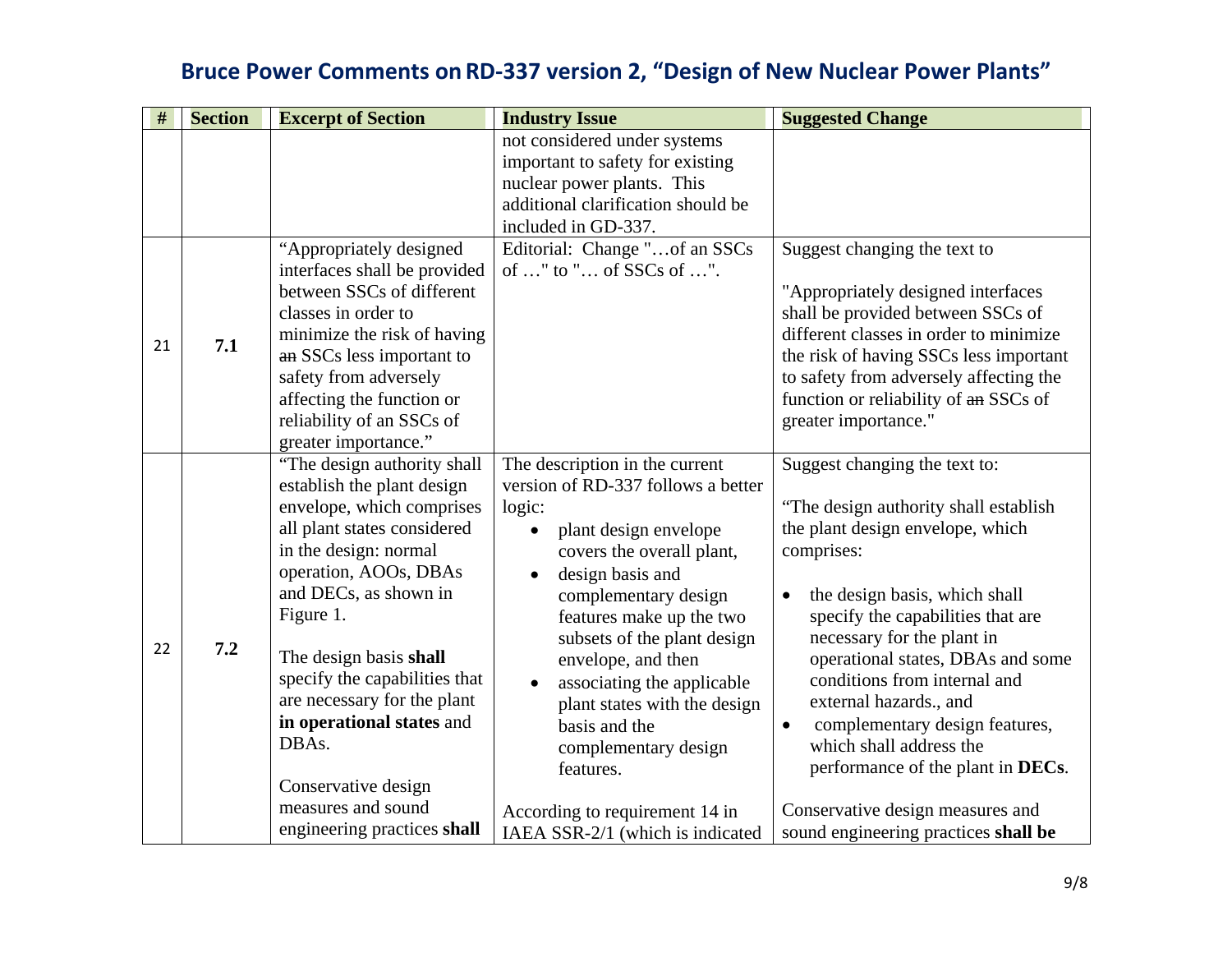| $\#$ | <b>Section</b> | <b>Excerpt of Section</b>       | <b>Industry Issue</b>               | <b>Suggested Change</b>                  |
|------|----------------|---------------------------------|-------------------------------------|------------------------------------------|
|      |                | be applied in the design        | by CNSC as a basis of RD-337        | applied in the design basis for          |
|      |                | basis for operational           | version 2), design basis specifies  | operational states and DBAs. This        |
|      |                | states and DBAs. This will      | the capabilities necessary for      | will provide a high degree of assurance  |
|      |                | provide a high degree of        | operational states (NO & AOO),      | that no significant damage will occur to |
|      |                | assurance that no               | DBAs and internal and external      | the reactor core, and that radiation     |
|      |                | significant damage will         | hazard conditions. So RD-337        | doses will remain within established     |
|      |                | occur to the reactor core,      | definition of design basis should   | limits."                                 |
|      |                | and that radiation doses        | include the internal & external     |                                          |
|      |                | will remain within              | hazard conditions, for clarity.     | Suggest deleting Figure 1 from RD-       |
|      |                | established limits.             |                                     | 337.                                     |
|      |                |                                 | However, RD-337 version 2           |                                          |
|      |                | Complementary design            | section 7.4.1 shows internal events | Suggest adding text to Section 7.3 GD-   |
|      |                | features address the            | can be classified as AOO, DBA or    | 337 along with Figure 1:                 |
|      |                | performance of the plant in     | DEC (change in bold); and RD-       |                                          |
|      |                | <b>DECs.</b> including selected | 337 ver 2 sect 7.4.2 shows external | "The relationship between the plant"     |
|      |                | severe accidents."              | events can be classified as DBA or  | design envelope and the plant states is  |
|      |                |                                 | DEC (change in red). This means     | shown in Figure 1."                      |
|      |                |                                 | that internal and external events   |                                          |
|      |                |                                 | can be considered either design     |                                          |
|      |                |                                 | basis (if classified AOO or DBA)    |                                          |
|      |                |                                 | or complementary design features    |                                          |
|      |                |                                 | (if classified as DEC). If this is  |                                          |
|      |                |                                 | true, then the proposed change has  |                                          |
|      |                |                                 | to include "some conditions from    |                                          |
|      |                |                                 | internal and external hazards".     |                                          |
|      |                |                                 |                                     |                                          |
|      |                |                                 | The criteria for classification of  |                                          |
|      |                |                                 | internal/external hazards as DBA    |                                          |
|      |                |                                 | or DEC is not clearly explained in  |                                          |
|      |                |                                 | GD-337.                             |                                          |
|      |                |                                 |                                     |                                          |
|      |                |                                 | Since Figure 1 shows the plant      |                                          |
|      |                |                                 | states, it is more appropriate to   |                                          |
|      |                |                                 | include it in Section 7.3 of GD-    |                                          |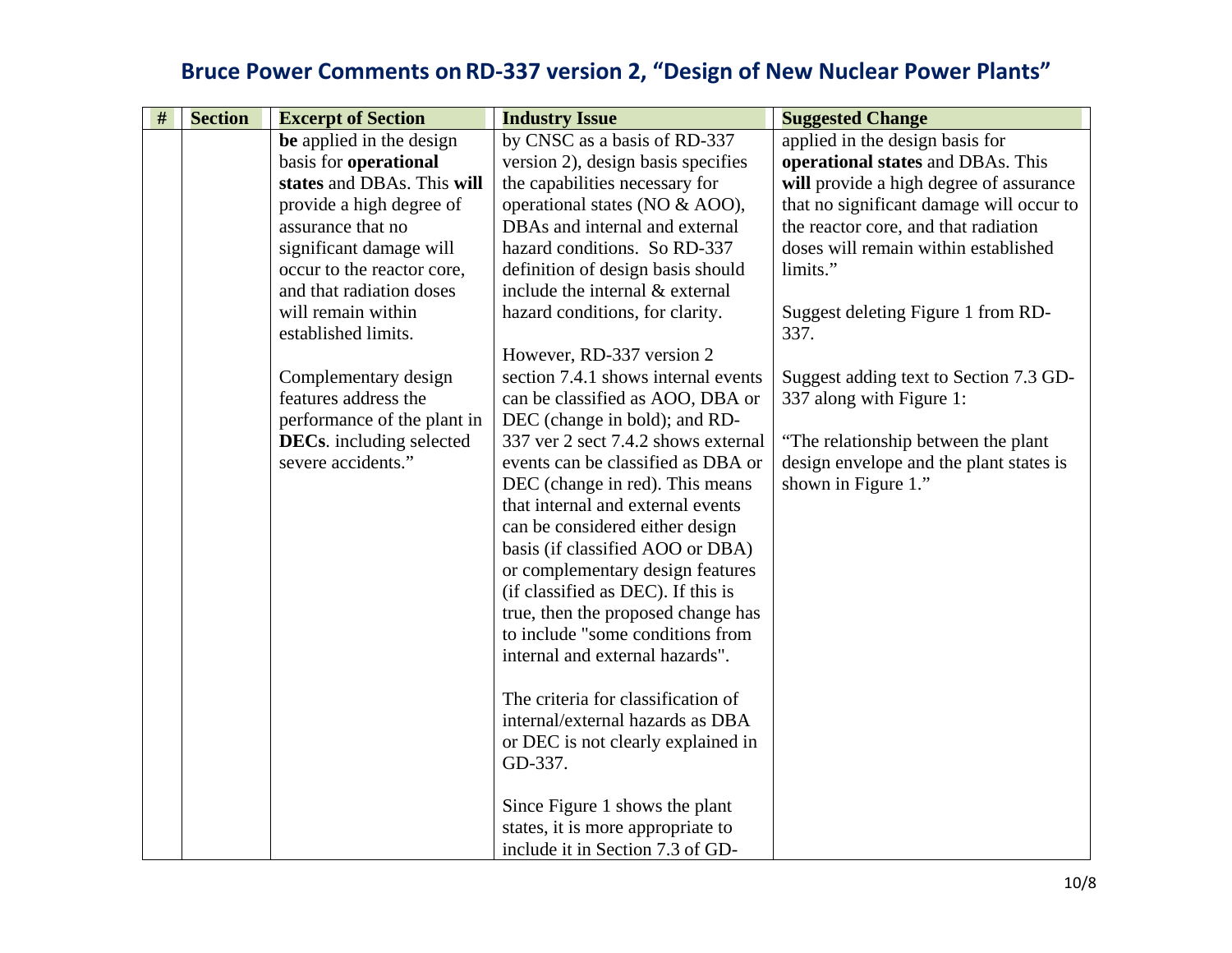| #  | <b>Section</b> | <b>Excerpt of Section</b>          | <b>Industry Issue</b>                 | <b>Suggested Change</b>                                                            |
|----|----------------|------------------------------------|---------------------------------------|------------------------------------------------------------------------------------|
|    |                |                                    | 337.                                  |                                                                                    |
|    |                |                                    |                                       |                                                                                    |
|    |                |                                    | It is also suggested that GD-337      |                                                                                    |
|    |                |                                    | could include a version of Figure 1   |                                                                                    |
|    |                |                                    | that also shows the design basis      |                                                                                    |
|    |                |                                    | and complementary design              |                                                                                    |
|    |                |                                    | features against the operational      |                                                                                    |
|    |                |                                    | states and accident conditions.       |                                                                                    |
|    |                | "Plant states considered in        | Editorial: Change to rephrase the     | Suggest changing text to:                                                          |
|    |                | the design are grouped into        | text as a requirement.                |                                                                                    |
| 23 | 7.3            | the following four<br>categories:" |                                       | "Plant states considered in the design<br>shall be grouped into the following four |
|    |                |                                    |                                       | categories:"                                                                       |
|    |                | 4. Design Extension                | Use of Beyond Design Basis            | Suggest changing the text to:                                                      |
|    |                | Conditions— accident               | Accident is preferred because it is   |                                                                                    |
|    |                | conditions, not considered         | the commonly used term in the         | "4. Beyond Design Basis Accidents -                                                |
|    |                | design basis accidents,            | Canadian nuclear industry.            | accident conditions less frequent and                                              |
|    |                | which are taken into               |                                       | more severe than a design basis                                                    |
|    |                | account in the design of the       | Also, since requirements for          | accident. A BDBA may or may not                                                    |
|    |                | facility. Note: DECs are a         | <b>BDBAs</b> have included severe     | involve core/fuel degradation."                                                    |
|    |                | subset of beyond design            | accident conditions in the spent      |                                                                                    |
|    |                | basis accidents (BDBAs).           | fuel bay to address the Fukushima     | If "design extension conditions is                                                 |
| 24 | 7.3            | <b>BDBAs</b> are accident          | lessons learned, it is suggested to   | adopted, suggest changing text to:                                                 |
|    |                | conditions less frequent           | replace "core degradation" with       |                                                                                    |
|    |                | and more severe than               | "core/fuel degradation".              | "4. Design Extension Conditions-                                                   |
|    |                | design basis accidents. A          |                                       | accident conditions that are not                                                   |
|    |                | BDBA may or may not                | If it is decided to adopt the "design | considered for design basis accidents,                                             |
|    |                | involve core degradation.          | extension conditions terminology      | but that are considered in the design                                              |
|    |                |                                    | from the IAEA, then the text          | process of the facility in accordance                                              |
|    |                |                                    | regarding DECs should be the          | with best estimate methodology, and                                                |
|    |                |                                    | same as the IAEA use of the term      | for which releases of radioactive                                                  |
|    |                |                                    | "design extension conditions" in      | material are kept within acceptable                                                |
|    |                |                                    | IAEA SSR 2/1. The IAEA                | limits. Design extension conditions                                                |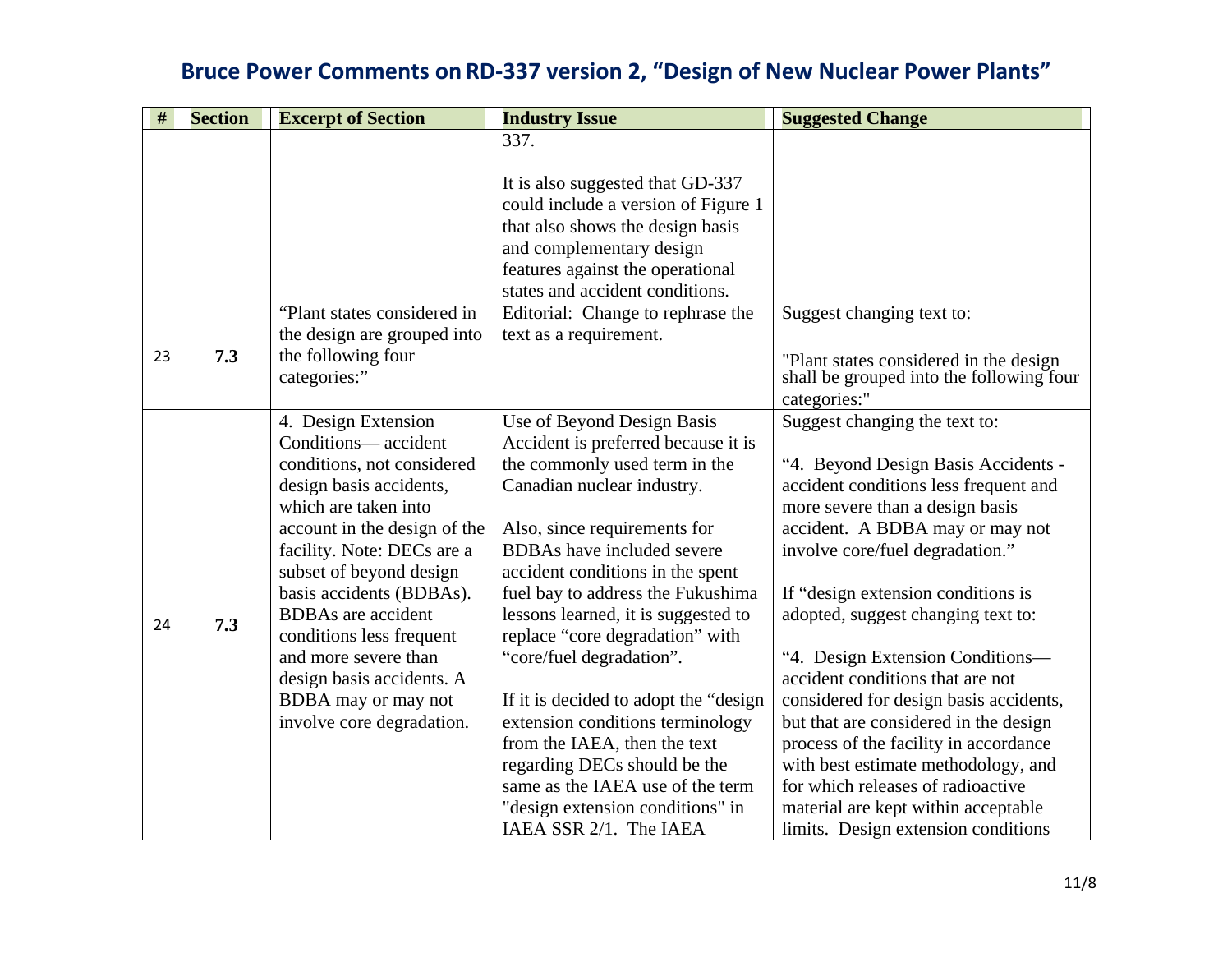| #  | <b>Section</b> | <b>Excerpt of Section</b>                           | <b>Industry Issue</b>                                              | <b>Suggested Change</b>                       |
|----|----------------|-----------------------------------------------------|--------------------------------------------------------------------|-----------------------------------------------|
|    |                |                                                     | definition for DECs does not<br>consider DECs to be a subset of    | could include severe accident<br>conditions." |
|    |                |                                                     | BDBAs.                                                             |                                               |
|    |                |                                                     |                                                                    |                                               |
|    |                |                                                     | The following text for bullet 4<br>should be used to make it       |                                               |
|    |                |                                                     | consistent with IAEA SSR 2/1:                                      |                                               |
|    |                |                                                     |                                                                    |                                               |
|    |                |                                                     | "Design Extension Conditions -                                     |                                               |
|    |                |                                                     | accident conditions that are not<br>considered for design basis    |                                               |
|    |                |                                                     | accidents, but that are considered                                 |                                               |
|    |                |                                                     | in the design process of the facility                              |                                               |
|    |                |                                                     | in accordance with best estimate                                   |                                               |
|    |                |                                                     | methodology, and for which<br>releases of radioactive material are |                                               |
|    |                |                                                     | kept within acceptable limits.                                     |                                               |
|    |                |                                                     | Design extension conditions could                                  |                                               |
|    |                |                                                     | include severe accident                                            |                                               |
|    |                |                                                     | conditions."                                                       |                                               |
|    |                |                                                     |                                                                    |                                               |
|    |                | "Provision shall also be                            | Editorial: Replace "where" with                                    | Suggest changing text to:                     |
|    |                | made to support timely                              | "when".                                                            | "Provision shall also be made to              |
| 25 | 7.3.3          | detection of, and manual<br>response to, conditions |                                                                    | support timely detection of, and manual       |
|    |                | where prompt action is not                          |                                                                    | response to, conditions when prompt           |
|    |                | necessary."                                         |                                                                    | action is not necessary."                     |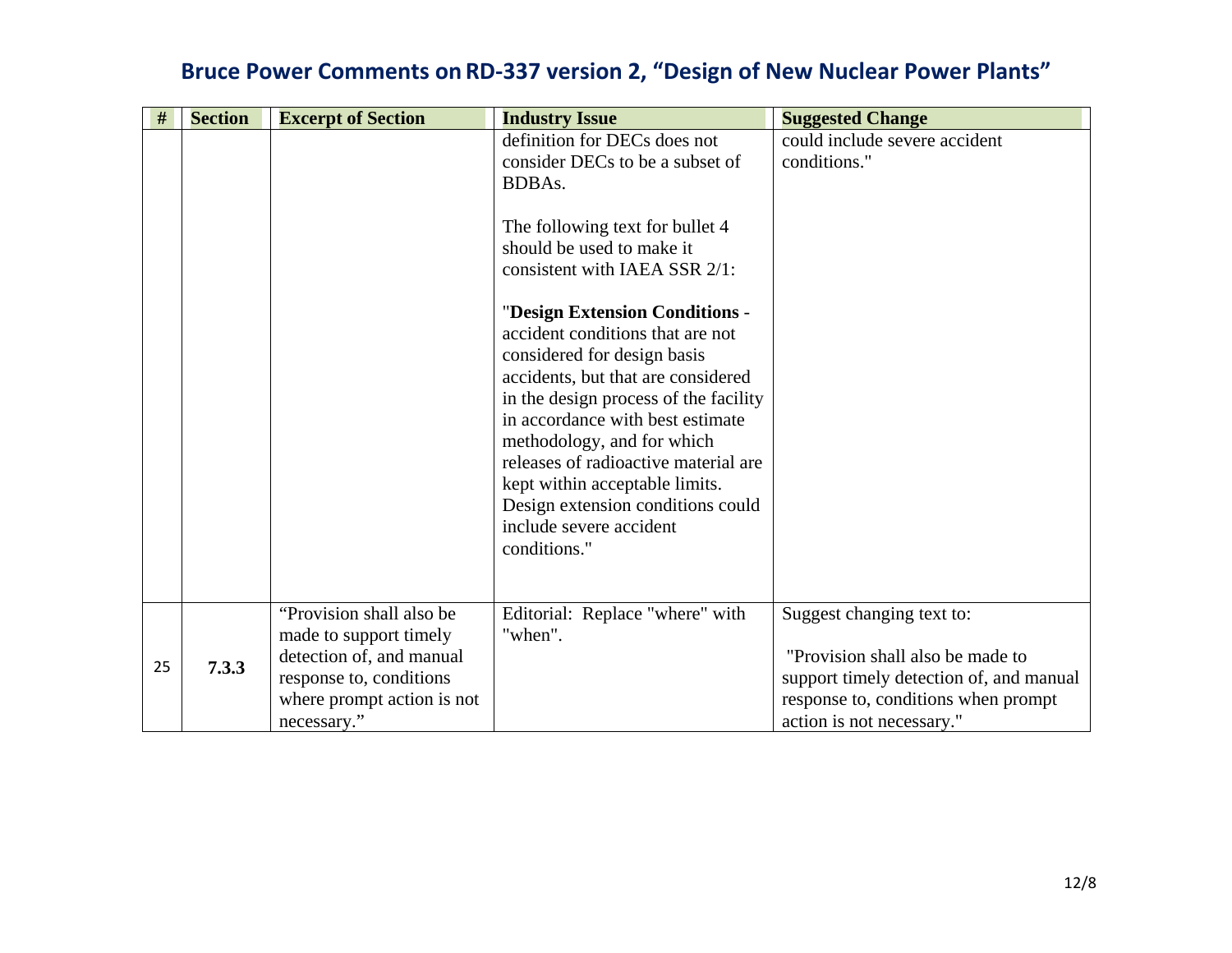| $\#$ | <b>Section</b> | <b>Excerpt of Section</b>                                 | <b>Industry Issue</b>                                                      | <b>Suggested Change</b>                  |
|------|----------------|-----------------------------------------------------------|----------------------------------------------------------------------------|------------------------------------------|
|      |                | "The design shall be such<br>that plant states that could | The use of the term "practically<br>eliminated" requires further           | Suggest changing the text to:            |
|      |                | lead to significant                                       | clarification. This clarification is                                       | "The design shall be such that plant"    |
|      |                | radioactive releases are                                  | not provided in GD-337. The text                                           | states that could lead to significant    |
|      |                | practically eliminated; if                                | should be revised to put it into                                           | radioactive releases are minimized such  |
|      |                | not, only protective                                      | context with respect to meeting the                                        | that the safety goals are met; if not,   |
|      |                | measures that are of                                      | safety goals.                                                              | only protective measures that are        |
|      |                | limited scope in terms of                                 |                                                                            | capable of contributing to the reduction |
|      |                | area and time shall be                                    | The use of the phrase "only"                                               | of radioactivity releases to allow       |
|      |                | necessary for protection of                               | protective measures that are of                                            | sufficient time for the implementation   |
| 26   | 7.3.4          | the public"                                               | limited scope in terms of area and                                         | of off-site emergency procedures shall   |
|      |                |                                                           | time shall be necessary for                                                | be necessary."                           |
|      |                |                                                           | protection of the public" requires                                         |                                          |
|      |                |                                                           | further clarification. Is this phrase<br>intended to make reference to the |                                          |
|      |                |                                                           |                                                                            |                                          |
|      |                |                                                           | use of sheltering, evacuation and<br>relocation? If so, it is suggested    |                                          |
|      |                |                                                           | that the text be changed to be                                             |                                          |
|      |                |                                                           | consistent with the idea of                                                |                                          |
|      |                |                                                           | "implementation of offsite                                                 |                                          |
|      |                |                                                           | emergency measures".                                                       |                                          |
|      |                | "the design shall provide"                                | The phrase 'involving severe                                               | Suggest changing the text to:            |
|      |                | biological shielding of                                   | accident' is an unnecessary                                                |                                          |
|      |                | appropriate composition                                   | $addition - the DECs are supposed$                                         | "the design shall provide biological"    |
| 27   | 7.3.4          | and thickness in order to                                 | to be identified by the design                                             | shielding of appropriate composition     |
|      |                | protect operational                                       | authority per this section and the                                         | and thickness in order to protect        |
|      |                | personnel during DECs,                                    | definition of DECs includes severe                                         | operational personnel during DECs"       |
|      |                | including DECs involving                                  | accidents.                                                                 |                                          |
|      |                | severe accident"                                          |                                                                            |                                          |
|      |                | Design Extension                                          | Use of the term BDBAs is                                                   | Suggest changing text to:                |
| 28   | 7.3.4          | Conditions                                                | preferred.                                                                 |                                          |
|      |                |                                                           |                                                                            | "Beyond Design Basis Accidents"          |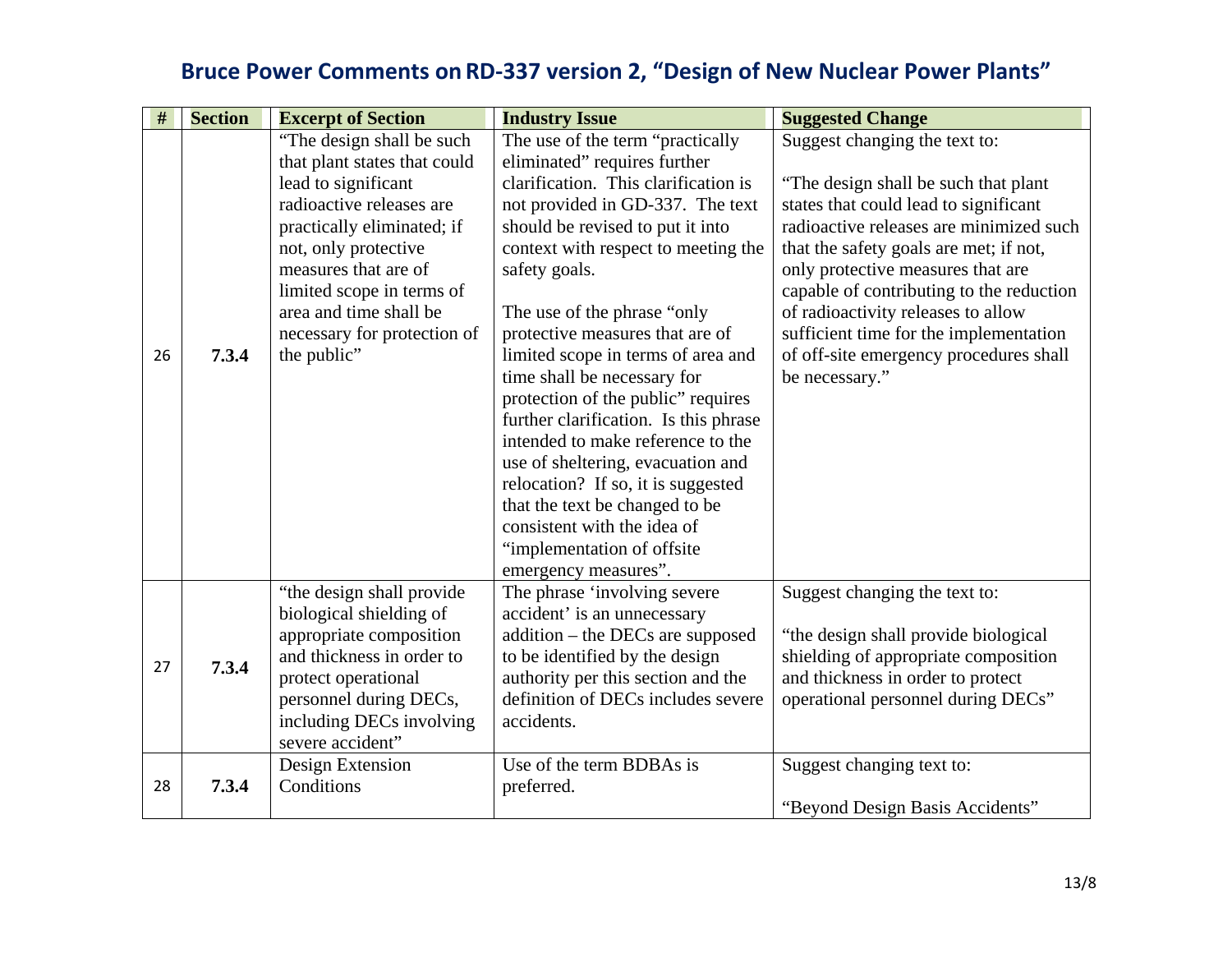| #  | <b>Section</b> | <b>Excerpt of Section</b>     | <b>Industry Issue</b>                 | <b>Suggested Change</b>                   |
|----|----------------|-------------------------------|---------------------------------------|-------------------------------------------|
|    |                | "Early in the design"         | The requirements in section           | Suggest changing text to:                 |
|    |                | process, the various          | 7.3.4.1 do not explicitly consider    |                                           |
|    |                | potential barriers to core    | beyond design basis accidents for     | "Early in the design process, the         |
|    |                | degradation shall be          | the spent fuel bays that include      | various potential barriers to core/fuel   |
| 29 | 7.3.4.1        | identified, and features that | postulated significant fuel damage.   | degradation shall be identified, and      |
|    |                | can be incorporated to halt   |                                       | features that can be incorporated to halt |
|    |                | core degradation at those     | Suggest replacing "core               | core/fuel degradation at those barriers   |
|    |                | barriers shall be             | degradation" with "core/fuel          | shall be provided."                       |
|    |                | provided."                    | degradation"                          |                                           |
|    |                | "Containment shall also       | Indicating that containment shall     | Suggest changing the text to:             |
|    |                | prevent uncontrolled          | prevent uncontrolled releases - but   |                                           |
| 30 | 7.3.4.1        | releases of radioactivity     | for some low probability severe       | "Containment shall also prevent           |
|    |                | after this period."           | accidents, (some including            | uncontrolled releases of radioactivity    |
|    |                |                               | impairments of containment), this     | after this period to the extent           |
|    |                |                               | may not be possible.                  | practicable".                             |
|    |                | "The design shall include"    | Providing redundant connection        | Suggest changing text to:                 |
|    |                | redundant connection          | points may mean introducing           |                                           |
|    |                | points (paths) to provide     | sharing of flow paths. Deleting       | "The design shall include redundant       |
| 31 | 7.3.4.1        | for water and electrical      | "(paths)" will lead to less           | connection points to provide for water    |
|    |                | power which may be            | confusion.                            | and electrical power which may be         |
|    |                | needed to support severe      |                                       | needed to support severe accident         |
|    |                | accident management           |                                       | management actions."                      |
|    |                | actions."                     |                                       |                                           |
|    |                | "The design authority shall   | The use of the term "multi-unit"      | Suggest changing text to:                 |
|    |                | establish initial severe      | requirements" can lead to             |                                           |
|    |                | accident management           | confusion. One can have a site        | "The design authority shall establish"    |
|    |                | guidelines, taking into       | with multiple units as part of a      | initial severe accident management        |
| 32 | 7.3.4.1        | account the plant design      | single build project, or the addition | guidelines, taking into account the plant |
|    |                | features including multi-     | of one or more units to an existing   | design features including                 |
|    |                | unit requirements, and        | site where one or more units are      | requirements for multiple units at a      |
|    |                | the understanding of          | already in operation.                 | site, and the understanding of accident   |
|    |                | accident progression and      |                                       | progression and associated                |
|    |                | associated phenomena."        |                                       | phenomena."                               |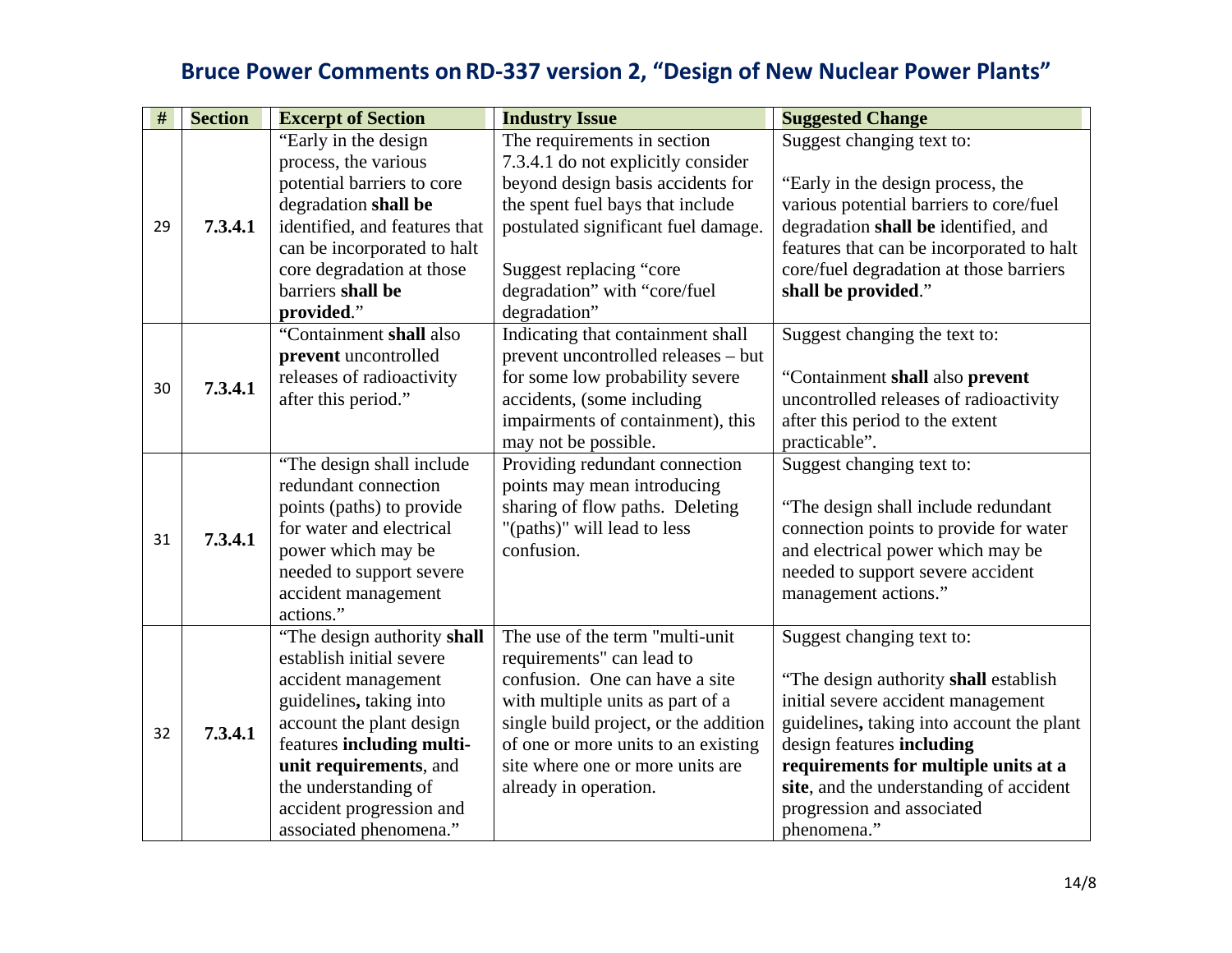| #  | <b>Section</b> | <b>Excerpt of Section</b>                          | <b>Industry Issue</b>                                       | <b>Suggested Change</b>                   |
|----|----------------|----------------------------------------------------|-------------------------------------------------------------|-------------------------------------------|
|    |                | "Postulated initiating<br>events can lead to AOOs, | Use of the term BDBAs is<br>preferred. However, if the term | <b>Suggest retaining BDBAs.</b>           |
|    |                | <b>DBAs or BDBAs</b> , and                         | "DECs" is adopted, then the text                            | If DECs is adopted, suggest changing      |
|    |                | include credible failures or                       | should be changed to replace                                | text to:                                  |
|    |                | malfunctions of SSCs, as                           | "BDBAs" with "DECs".                                        |                                           |
| 33 | 7.4            | well as operator errors,                           |                                                             | "Postulated initiating events can lead to |
|    |                | common-cause internal                              |                                                             | AOOs, DBAs or DECs, and include           |
|    |                | hazards, and external                              |                                                             | credible failures or malfunctions of      |
|    |                | hazards."                                          |                                                             | SSCs, as well as operator errors,         |
|    |                |                                                    |                                                             | common-cause internal hazards, and        |
|    |                |                                                    |                                                             | external hazards."                        |
|    |                | "For a multi-unit site, the                        | The use of the term "multi-unit"                            | Suggest changing the text to:             |
|    |                | design shall take due                              | site" can lead to confusion. One                            |                                           |
|    |                | account of the potential for                       | can have a site with multiple units                         | "For a site with multiple units, the      |
| 34 | 7.4            | specific hazards                                   | as part of a single build project, or                       | design shall take due account of the      |
|    |                | simultaneously impacting                           | the addition of one or more units                           | potential for specific hazards            |
|    |                | several units on the site."                        | to an existing site where one or                            | simultaneously impacting several units    |
|    |                |                                                    | more units are already in                                   | on the site."                             |
|    |                |                                                    | operation.                                                  |                                           |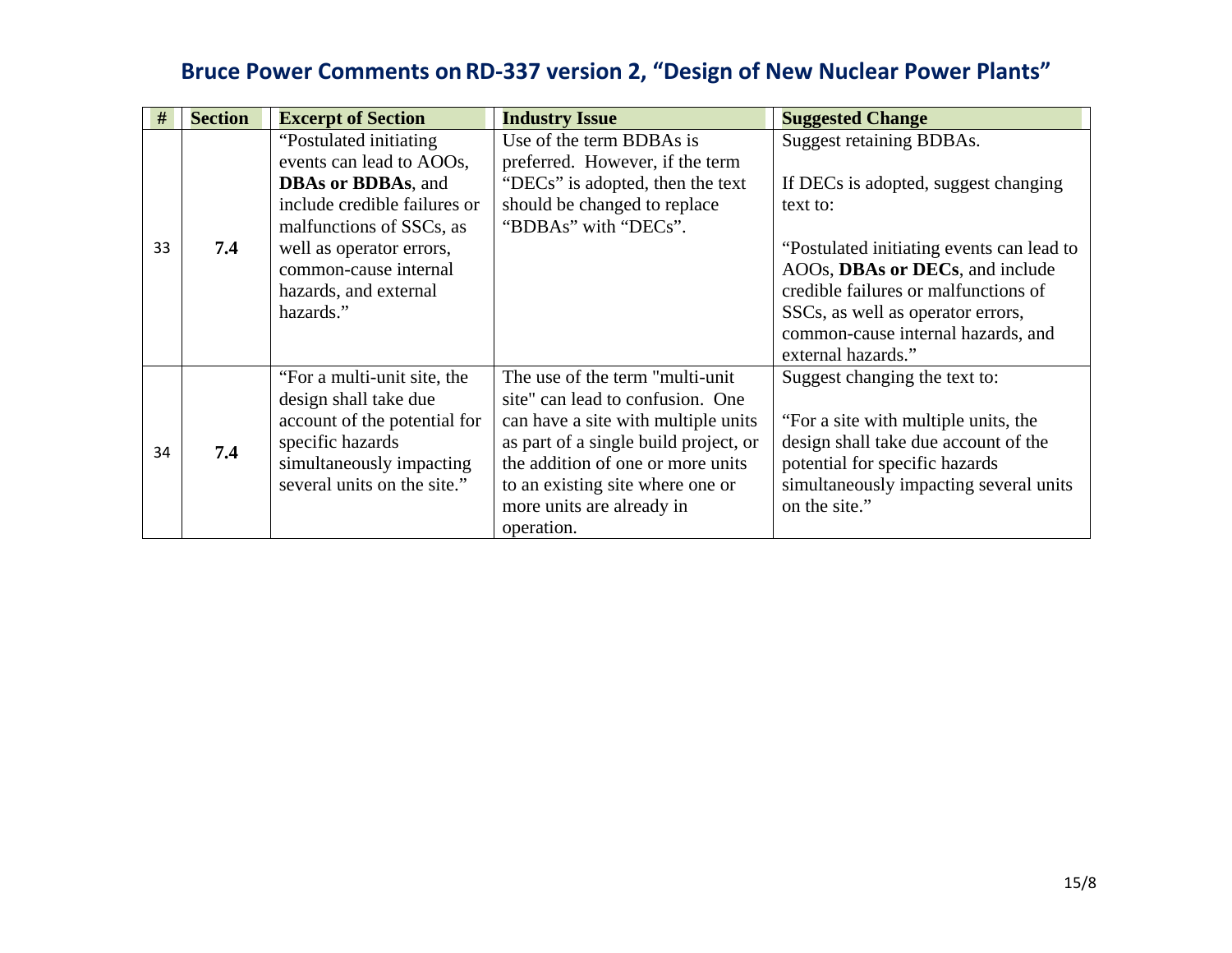| #  | <b>Section</b> | <b>Excerpt of Section</b>                    | <b>Industry Issue</b>                | <b>Suggested Change</b>                |
|----|----------------|----------------------------------------------|--------------------------------------|----------------------------------------|
|    |                | "Applicable natural                          | Considering the effects of climate   | Suggest changing the text to:          |
|    |                | external hazards shall                       | change during the design stage       |                                        |
|    |                | include such events as                       | introduces too much uncertainty      | "Applicable natural external hazards   |
|    |                | earthquakes, droughts,                       | for the purposes of defining the     | shall include such events as           |
|    |                | floods, high winds,                          | design basis. The principle of       | earthquakes, droughts, floods, high    |
|    |                | tornadoes, tsunami, and                      | maintaining appropriate design       | winds, tornadoes, tsunami, and extreme |
|    |                | extreme meteorological                       | margin and considering the risks in  | meteorological conditions."            |
|    |                | conditions, and shall                        | the probabilistic safety             |                                        |
|    |                | consider the effects of                      | assessments is more appropriate.     |                                        |
| 35 | 7.4.2          | climate change."                             | Suggest deleting ", and shall        |                                        |
|    |                |                                              | consider the effects of climate      |                                        |
|    |                |                                              | change". The requirements in         |                                        |
|    |                |                                              | section 9.5 of RD-337 and in S-      |                                        |
|    |                |                                              | 294 capture the considerations for   |                                        |
|    |                |                                              | changes in the frequencies of        |                                        |
|    |                |                                              | occurrence of extreme                |                                        |
|    |                |                                              | meteorological conditions, and       |                                        |
|    |                |                                              | hence, address consideration for     |                                        |
|    |                |                                              | the effects of climate change.       |                                        |
|    |                | "Failure of a number of                      | Suggest moving this text to GD-      | Move this text to GD-337.              |
|    |                | devices or components to                     | 337, because it only contains        |                                        |
|    |                | perform their functions                      | clarification for the next paragraph |                                        |
|    |                | may occur as a result of a                   | and not requirements.                |                                        |
|    |                | single specific event or                     |                                      |                                        |
|    |                | cause. Common-cause                          |                                      |                                        |
| 36 | 7.6.1          | failures may also occur                      |                                      |                                        |
|    |                | when multiple components                     |                                      |                                        |
|    |                | of the same type fail at the                 |                                      |                                        |
|    |                | same time. This may be                       |                                      |                                        |
|    |                | caused by occurrences<br>such as a change in |                                      |                                        |
|    |                | ambient conditions,                          |                                      |                                        |
|    |                |                                              |                                      |                                        |
|    |                | saturation of signals,                       |                                      |                                        |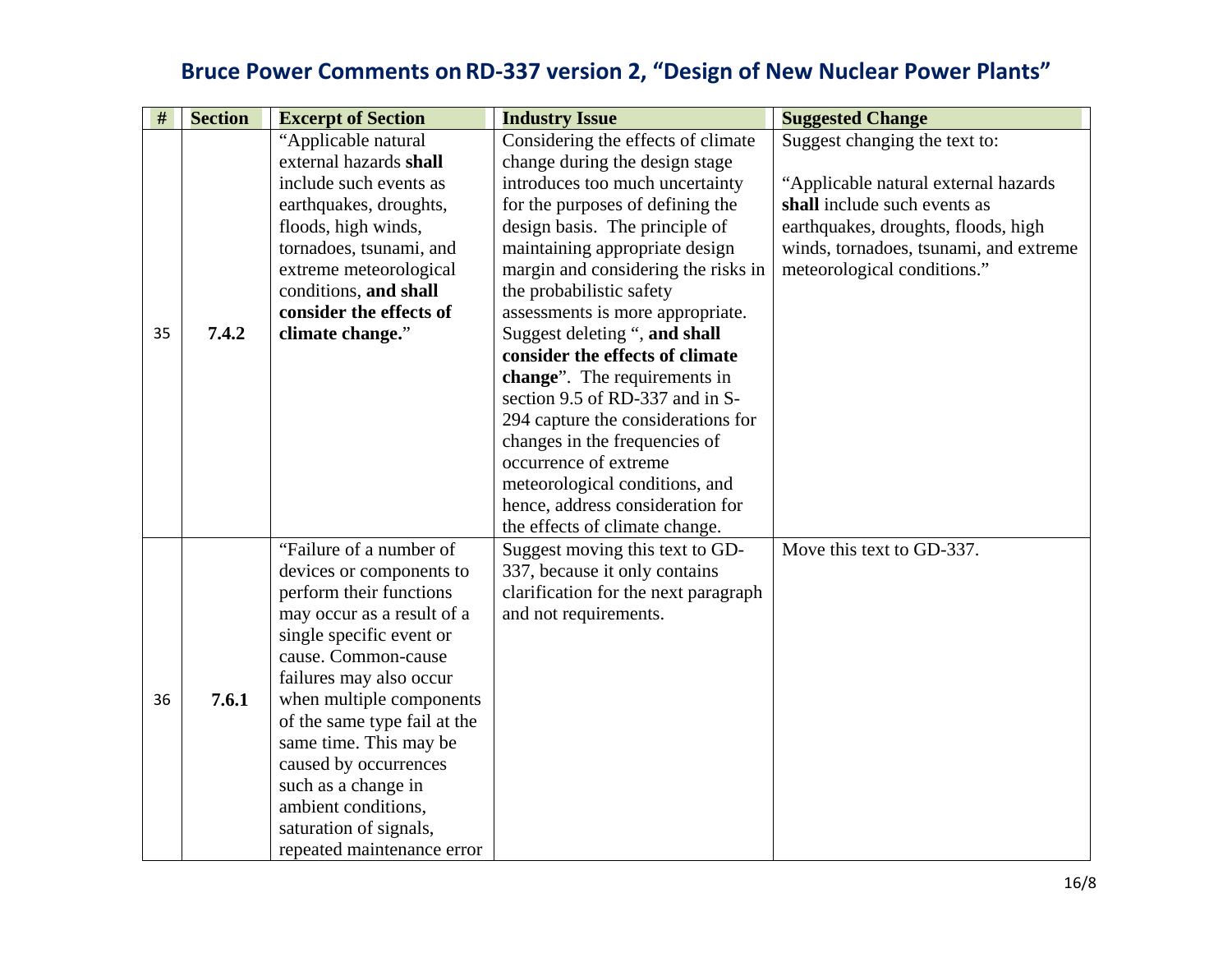| #  | <b>Section</b> | <b>Excerpt of Section</b>                                                                                                                                                                                                                                                                                                                                                               | <b>Industry Issue</b>                                                                                                                                                                                                                                                                                                                                                                  | <b>Suggested Change</b>                                                                                                                                                                                                                                                                                                                                                                                      |
|----|----------------|-----------------------------------------------------------------------------------------------------------------------------------------------------------------------------------------------------------------------------------------------------------------------------------------------------------------------------------------------------------------------------------------|----------------------------------------------------------------------------------------------------------------------------------------------------------------------------------------------------------------------------------------------------------------------------------------------------------------------------------------------------------------------------------------|--------------------------------------------------------------------------------------------------------------------------------------------------------------------------------------------------------------------------------------------------------------------------------------------------------------------------------------------------------------------------------------------------------------|
|    |                | or design deficiency."                                                                                                                                                                                                                                                                                                                                                                  |                                                                                                                                                                                                                                                                                                                                                                                        |                                                                                                                                                                                                                                                                                                                                                                                                              |
| 37 | 7.6.1          | "Such failures may<br>simultaneously affect a<br>number of different items<br>important to safety. The<br>event or cause may be a<br>design deficiency, a<br>manufacturing deficiency,<br>an operating or<br>maintenance error, a<br>natural phenomenon, a<br>human induced event, or<br>an unintended cascading<br>effect from any other<br>operation or failure within<br>the plant." | RD-337 version 2 preface shows<br>"may" is used to express an option<br>or permission while "can" is used<br>to express possibility or capability.<br>Using "may" in first sentence<br>means that CNSC allows failures<br>which affect a number of different<br>ITS items, and I think this is not<br>the intent. Using "could" instead<br>of "may" in both sentences is<br>preferred. | Suggest changing the text to<br>"Such failures could simultaneously<br>affect a number of different items<br>important to safety. The event or cause<br>could be a design deficiency, a<br>manufacturing deficiency, an operating<br>or maintenance error, a natural<br>phenomenon, a human induced event,<br>or an unintended cascading effect from<br>any other operation or failure within the<br>plant." |
| 38 | 7.6.1.1        | "Where space sharing is<br>necessary, services for<br>safety and for other<br>important process systems<br>shall be arranged in a<br>manner that incorporates<br>the following<br>considerations:"                                                                                                                                                                                      | Change "services for safety and<br>for other important process<br>systems" to "services for safety<br>systems and for other process<br>systems important to safety" to<br>achieve improved clarity.                                                                                                                                                                                    | Suggest changing the text to:<br>"Where space sharing is necessary,<br>services for safety systems and for<br>other process systems important to<br>safety shall be arranged in a manner<br>that incorporates the following<br>considerations".                                                                                                                                                              |
| 39 | 7.6.2          | Design documentation<br>shall include analytical<br>justification of such<br>exemptions, by analysis<br>and testing.                                                                                                                                                                                                                                                                    | The requirement should allow the<br>use of analysis, testing or a<br>combination of analysis and<br>testing.                                                                                                                                                                                                                                                                           | Suggest changing the text to:<br>"Design documentation shall include"<br>justification of such exemptions, by<br>analysis, testing or analysis and<br>testing.                                                                                                                                                                                                                                               |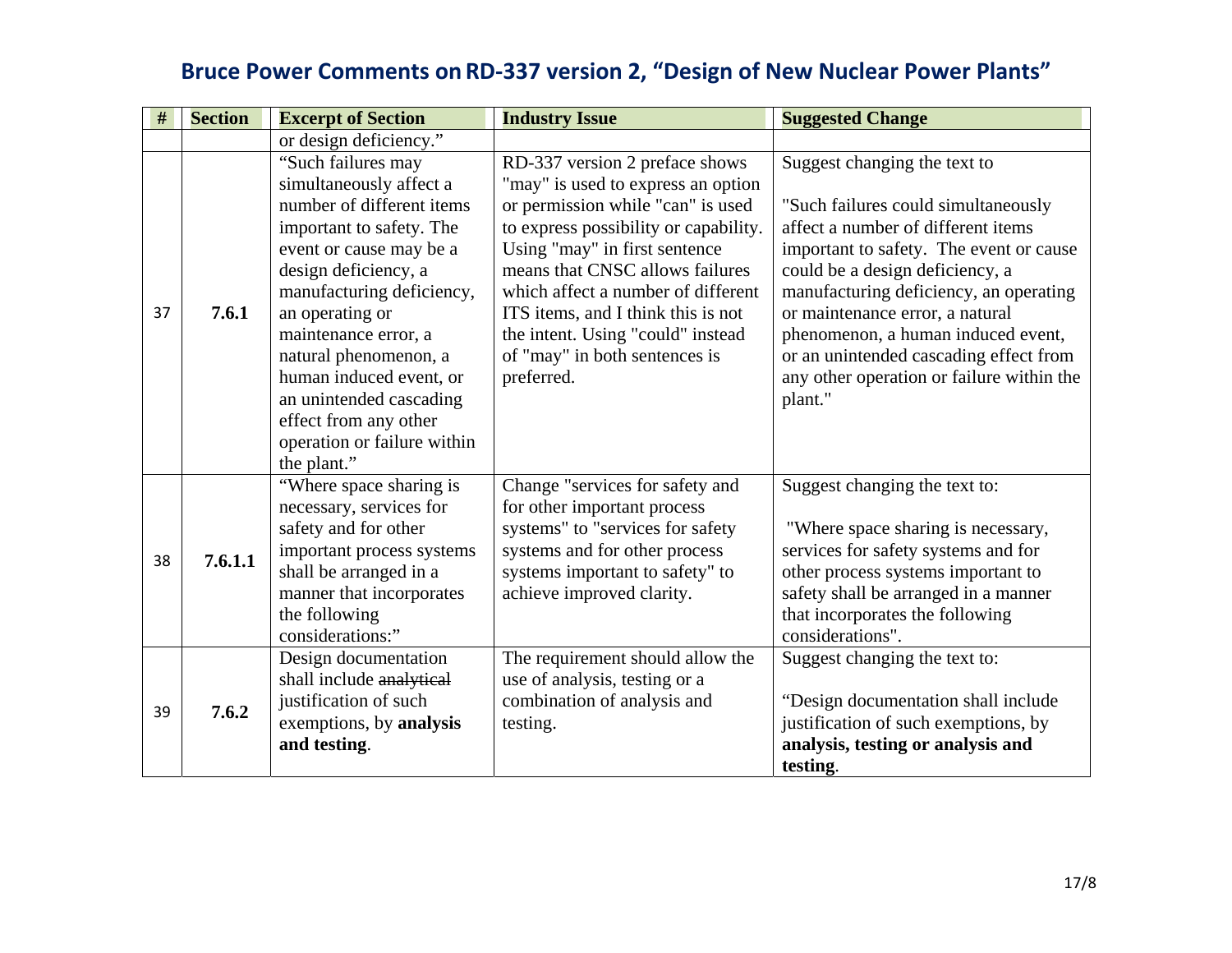| $\#$ | <b>Section</b> | <b>Excerpt of Section</b>                                                                                                                                                                                                                                                                                                                                                                                                                    | <b>Industry Issue</b>                                   | <b>Suggested Change</b>                                                                                                                                                                                                                                                                                                                                                                                                            |
|------|----------------|----------------------------------------------------------------------------------------------------------------------------------------------------------------------------------------------------------------------------------------------------------------------------------------------------------------------------------------------------------------------------------------------------------------------------------------------|---------------------------------------------------------|------------------------------------------------------------------------------------------------------------------------------------------------------------------------------------------------------------------------------------------------------------------------------------------------------------------------------------------------------------------------------------------------------------------------------------|
| 40   | 7.8            | "Equipment and<br>instrumentation credited to<br>operate during DECs shall<br>be demonstrated, with<br>reasonable confidence, to<br>be capable of performing<br>their intended function<br>under the expected<br>environmental conditions."                                                                                                                                                                                                  | Editorial: add "safety" to function                     | Suggest changing text to:<br>"Equipment and instrumentation<br>credited to operate during DECs shall<br>be demonstrated, with reasonable<br>confidence, to be capable of performing<br>their intended safety function under the<br>expected environmental conditions."                                                                                                                                                             |
| 41   | 7.9.1          | "General Consideration"                                                                                                                                                                                                                                                                                                                                                                                                                      | Editorial: add "Requirements" to<br>section title       | Suggest changing the Section title to:<br>"General Requirements".                                                                                                                                                                                                                                                                                                                                                                  |
| 42   | 7.9.2          | "A top-down software<br>development process shall<br>be used to facilitate<br>verification and validation<br>activities. This approach<br>shall include verification at<br>each step of the<br>development process to<br>demonstrate that the<br>respective product is<br>correct, and validation to<br>demonstrate that the<br>resulting computer-based<br>system or equipment meets<br>its functional and<br>performance<br>requirements." | Editorial: rewording to improve<br>clarity.             | Suggest changing the text to:<br>"A top-down software development<br>process shall be used to facilitate<br>verification and validation activities.<br>Verification at each step of the<br>development process shall demonstrate<br>that the respective product is correct,<br>and validation shall demonstrate that<br>the resulting computer-based system or<br>equipment meets its functional and<br>performance requirements." |
| 43   | 7.12           | "General provisions"                                                                                                                                                                                                                                                                                                                                                                                                                         | Editorial: replace "provisions"<br>with "requirements". | Suggest changing the text to:<br>"General Requirements.                                                                                                                                                                                                                                                                                                                                                                            |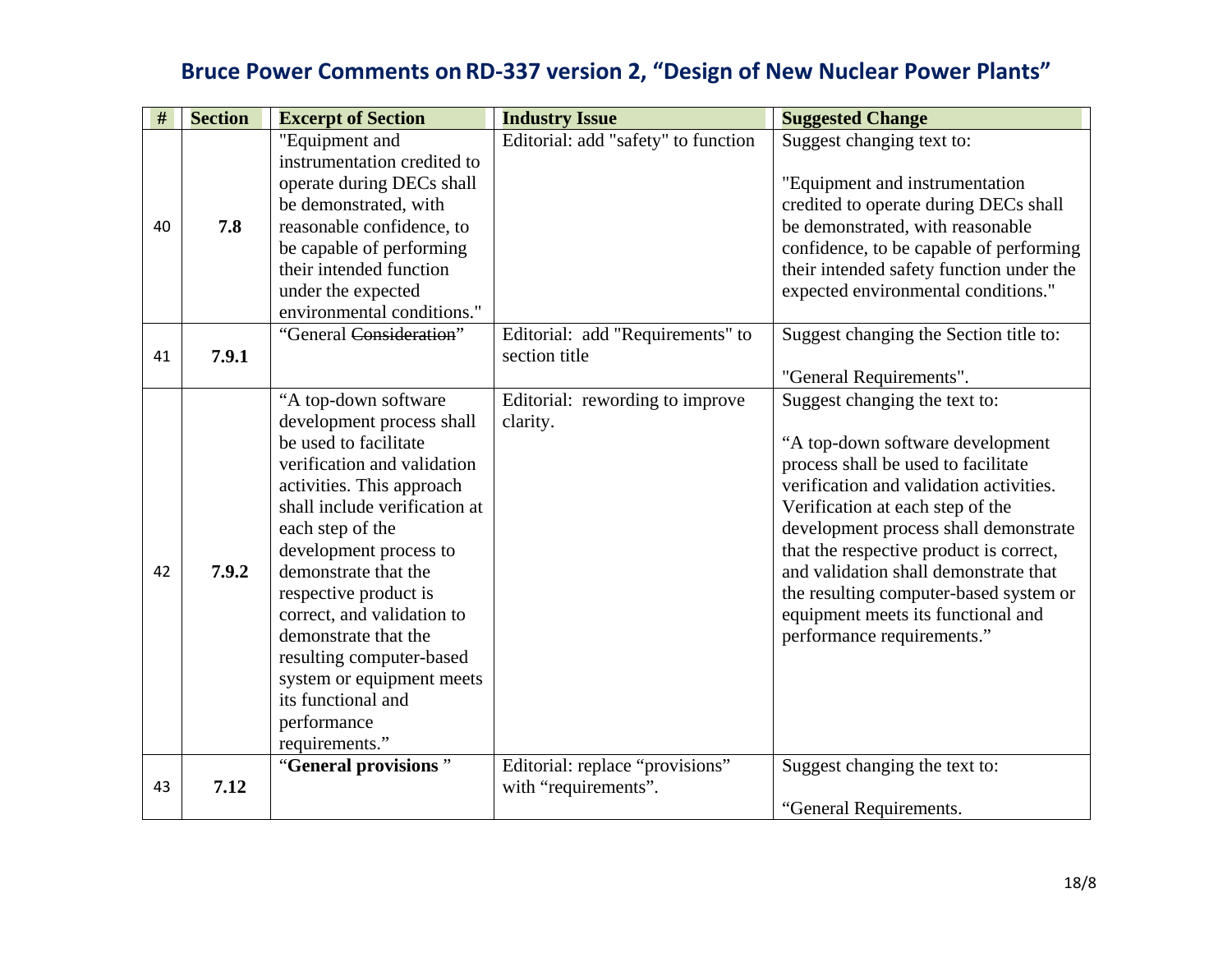| $\#$ | <b>Section</b> | <b>Excerpt of Section</b>    | <b>Industry Issue</b>                | <b>Suggested Change</b>                  |
|------|----------------|------------------------------|--------------------------------------|------------------------------------------|
|      |                | "A beyond design basis       | The statement "A beyond design       | Suggest changing the text to:            |
|      |                | earthquake shall be          | basis earthquake shall be            |                                          |
|      |                | considered a DEC. SSCs       | considered a DEC." appears to be     | "SSCs credited to function during and    |
|      |                | credited to function during  | redundant. By using the term         | after a beyond design basis earthquake   |
|      |                | and after a beyond design    | "beyond design basis earthquake",    | shall be demonstrated to be capable of   |
|      |                | basis earthquake shall be    | the definition of "design extension" | performing their intended function       |
|      |                | demonstrated to be capable   | conditions is already satisfied. If  | under the expected conditions. Such      |
| 44   | 7.13.1         | of performing their          | necessary, additional clarification  | demonstration shall provide high         |
|      |                | intended function under the  | can be included in GD-337 to         | confidence of low probability of failure |
|      |                | expected conditions. Such    | explain that beyond design basis     | under beyond design basis earthquake     |
|      |                | demonstration shall          | earthquakes are considered to be     | conditions for these SSCs."              |
|      |                | provide high confidence of   | design extension conditions.         |                                          |
|      |                | low probability of failure   |                                      |                                          |
|      |                | under beyond design basis    |                                      |                                          |
|      |                | earthquake conditions for    |                                      |                                          |
|      |                | these SSCs."                 |                                      |                                          |
|      |                | "Seismic fragility levels"   | Suggest adding to this clause that   | Suggest changing the text to:            |
|      |                | shall be evaluated for SSCs  | this should only apply to SSCs       |                                          |
|      |                | important to safety by       | "that are credited to withstand a    | "Seismic fragility levels shall be       |
| 45   | 7.13.1         | analysis or, where possible, | design basis earthquake (DBE)"       | evaluated for SSCs important to safety   |
|      |                | by testing."                 |                                      | that are credited to withstand a design  |
|      |                |                              |                                      | basis earthquake by analysis or, where   |
|      |                |                              |                                      | possible, by testing."                   |
|      |                | "The design shall enable"    | Editorial: "structures related to    | Suggest changing the text to:            |
|      |                | implementation of periodic   | nuclear safety" should be            |                                          |
|      |                | inspection programs for      | "structures important to safety" to  | "The design shall enable"                |
|      |                | structures related to        | be consistent with the terminology   | implementation of periodic inspection    |
| 46   | 7.15.2         | nuclear safety, in order to  | and requirements in section 7.1 of   | programs for structures important to     |
|      |                | verify as-constructed        | RD-337 version 2.                    | safety, in order to verify that the as-  |
|      |                | conditions."                 |                                      | constructed structures meet their        |
|      |                |                              | Further clarity for "to verify as-   | functional and performance               |
|      |                |                              | constructed conditions" is needed.   | requirements."                           |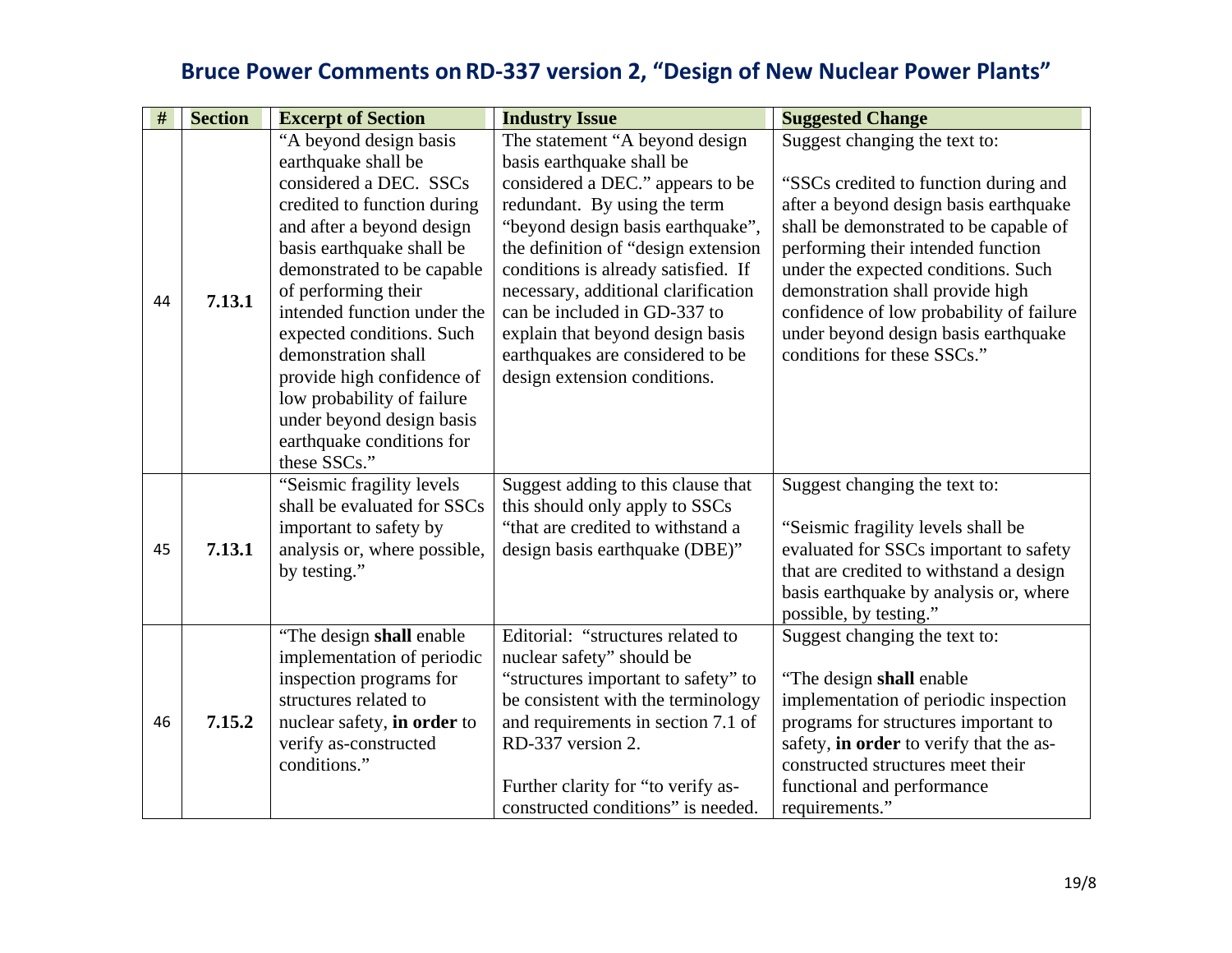| #  | <b>Section</b> | <b>Excerpt of Section</b>                                                                                                                                                                                                                                                                  | <b>Industry Issue</b>                                                                                                                                                                                                                                                                         | <b>Suggested Change</b>                                                                                                                                                                                                                                                                                  |
|----|----------------|--------------------------------------------------------------------------------------------------------------------------------------------------------------------------------------------------------------------------------------------------------------------------------------------|-----------------------------------------------------------------------------------------------------------------------------------------------------------------------------------------------------------------------------------------------------------------------------------------------|----------------------------------------------------------------------------------------------------------------------------------------------------------------------------------------------------------------------------------------------------------------------------------------------------------|
| 47 | 7.17           | "Additional requirements<br>can be found in RD-334,<br>Aging Management for<br><b>Nuclear Power Plants."</b>                                                                                                                                                                               | Not stated as a requirement. The<br>sentence currently is included in<br>GD-337.                                                                                                                                                                                                              | Delete from RD-337.                                                                                                                                                                                                                                                                                      |
| 48 | 8.1            | "All foreseeable reactor<br>core configurations, for<br>various appropriate<br>operating schedules shall<br>be considered in the<br>design."                                                                                                                                               | Need improved clarity.                                                                                                                                                                                                                                                                        | Suggest changing the text to:<br>"The design shall consider all<br>foreseeable reactor core configurations<br>for normal operation, AOOs and<br>DBAs."                                                                                                                                                   |
| 49 | 8.3.3          | "The axes of the turbine"<br>generators shall be oriented<br>in such a manner as to<br>minimize the potential for<br>any missiles that which<br>may result from a turbine<br>break-up striking the<br>containment, or striking<br>other SSCs important to<br>safety."                      | The requirement is technology<br>specific and should be written to<br>be technology neutral.                                                                                                                                                                                                  | Suggest changing the text to:<br>"The design of the nuclear plant shall"<br>be such as to minimize the potential of<br>any missiles from a turbine break-up<br>striking the containment, or striking<br>other SSCs important to safety."                                                                 |
| 50 | 8.4            | "Means shall be provided<br>to ensure that there is a<br>capability to shut down the<br>reactor in DECs, and that<br>the shutdown condition can<br>be maintained even for the<br>most limiting conditions of<br>the reactor core, including<br>severe degradation of the<br>reactor core." | Does this include core melt?<br>What does a "shutdown condition"<br>mean in the context of a severe<br>degradation of the reactor core?<br>Does this relate to adequate<br>cooling of a severely degraded<br>core?<br>Maintaining the reactor sub-<br>critical is the intent of this section. | Suggest changing the text to:<br>"Means shall be provided to ensure that<br>there is a capability to shut down the<br>reactor in DECs, and maintaining the<br>reactor subcritical even for the most<br>limiting conditions of the reactor core,<br>including severe degradation of the<br>reactor core." |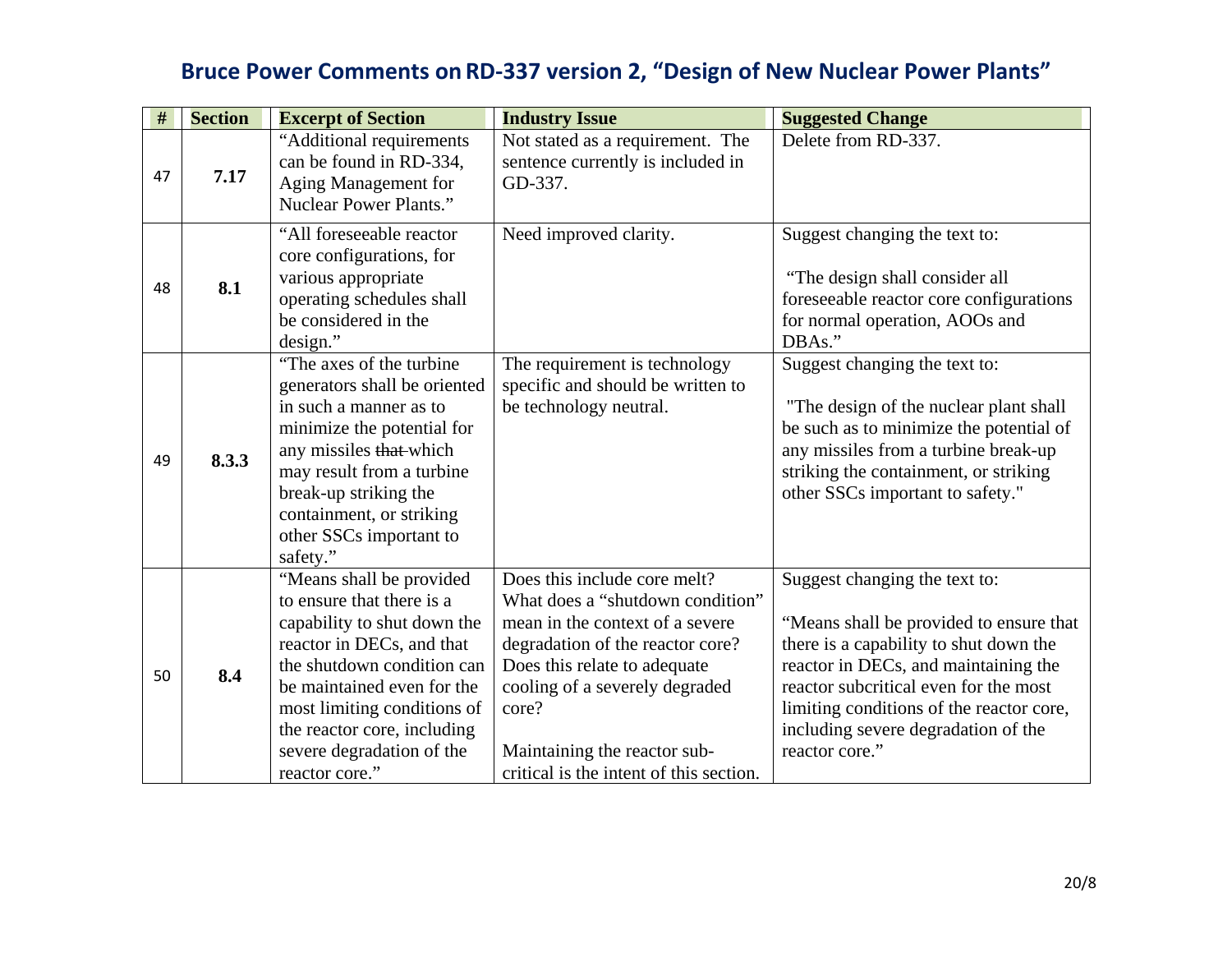| $\#$ | <b>Section</b> | <b>Excerpt of Section</b>                                                                                                                                                                          | <b>Industry Issue</b>                                                                                                                                                                                                                                                                                                                                 | <b>Suggested Change</b>                                                                                                                                                                                        |
|------|----------------|----------------------------------------------------------------------------------------------------------------------------------------------------------------------------------------------------|-------------------------------------------------------------------------------------------------------------------------------------------------------------------------------------------------------------------------------------------------------------------------------------------------------------------------------------------------------|----------------------------------------------------------------------------------------------------------------------------------------------------------------------------------------------------------------|
| 51   | 8.4.1          | "There shall be no gap in<br>trip coverage for any<br>operating condition (such<br>as power, temperature or                                                                                        | 'Plant age' isn't an operating<br>condition. Suggest rewording as<br>'such as power and temperature,<br>and taking into account plant                                                                                                                                                                                                                 | Suggest changing the text to:<br>"There shall be no gap in trip coverage"<br>for any operating condition (such as<br>power, temperature and taking into                                                        |
|      |                | plant age) within the<br>OLCs."                                                                                                                                                                    | aging'.                                                                                                                                                                                                                                                                                                                                               | account plant aging) within the<br>OLCs."                                                                                                                                                                      |
| 52   | 8.4.1          | "A different level of<br>effectiveness may be<br>acceptable for the<br>additional trip parameters."                                                                                                | Version 2 of RD-337 has deleted<br>"A different level of effectiveness<br>may be acceptable for the<br>additional trip parameters."<br>Clarification is needed to explain<br>the CNSC staff's decision to delete<br>this statement from RD-337.                                                                                                       | Suggest changing the text to restore the<br>statement that was in RD-337 version<br>1:<br>"A different level of effectiveness may<br>be acceptable for the additional trip<br>parameters."                     |
| 53   | 8.6.1          | "In particular, the<br>containment and its safety<br>features shall be able to<br>perform their credited<br>functions during accident<br>conditions, including<br>melting of the reactor<br>core". | The first part of this section states<br>that containment is to minimize<br>release of radioactive material<br>during operational states and<br>DBAs, and assist in mitigating the<br>consequences of DECs. Assuming<br>that 'melting of the reactor core' is<br>covered under DBAs and DECs,<br>there is no need for this sentence.                  | Suggest deleting:<br>"In particular, the containment and its<br>safety features shall be able to perform<br>their credited functions during accident<br>conditions, including melting of the<br>reactor core". |
| 54   | 8.6.4          | "To the extent practicable,<br>penetrations shall be<br>designed to allow<br>individual testing of each<br>penetration."                                                                           | "To the extent practicable,<br>penetrations shall be designed to<br>allow individual testing of each<br>penetration." is stating a<br>technology specific design<br>requirement. Also, Section 8.6.5<br>includes a similar, but not identical<br>requirement "All penetrations shall<br>be designed to allow for periodic<br>inspection and testing." | Suggest deleting:<br>"To the extent practicable, penetrations<br>shall be designed to allow individual<br>testing of each penetration.".                                                                       |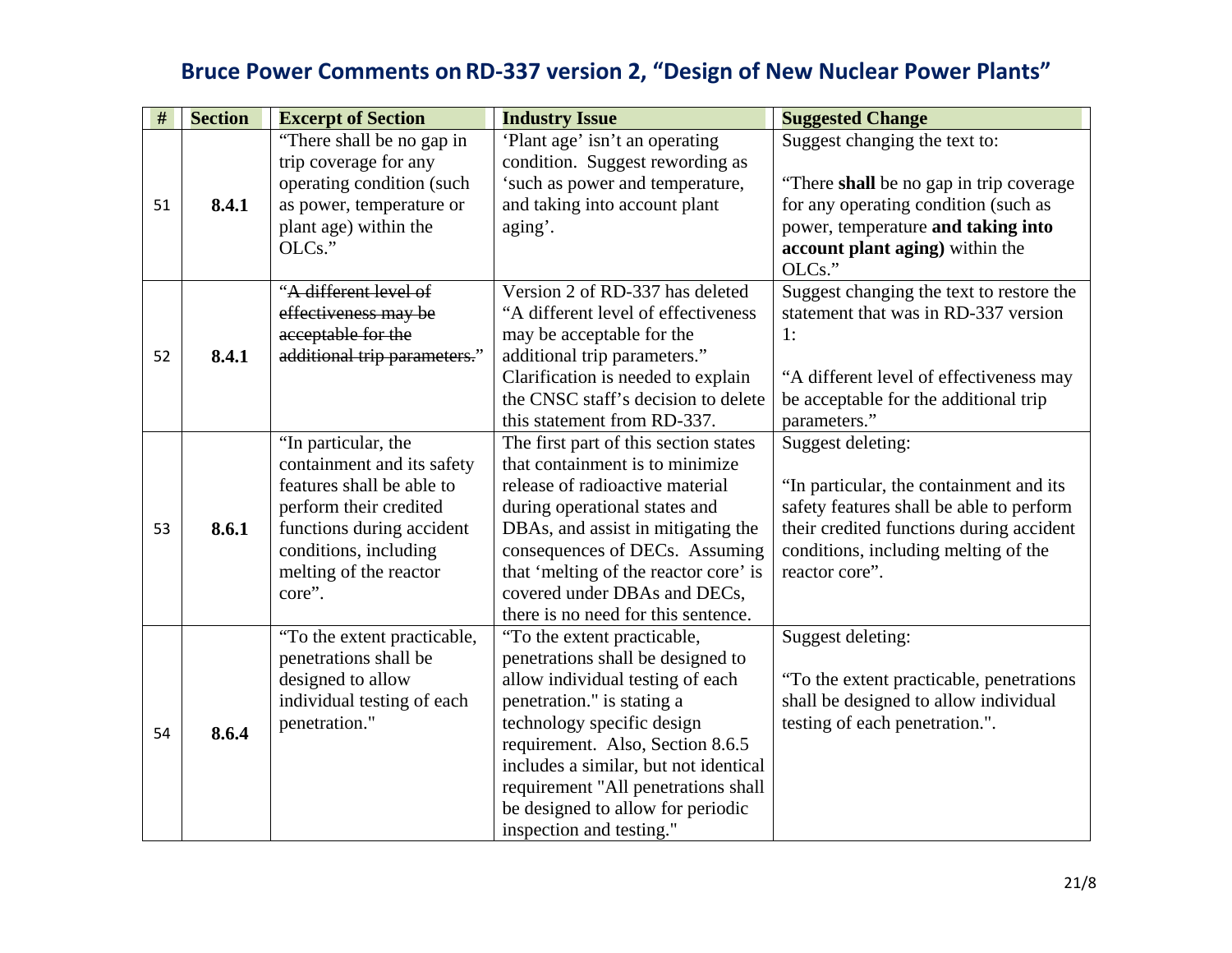| #  | <b>Section</b> | <b>Excerpt of Section</b>                           | <b>Industry Issue</b>                                                   | <b>Suggested Change</b>                                              |
|----|----------------|-----------------------------------------------------|-------------------------------------------------------------------------|----------------------------------------------------------------------|
|    |                | "All containment                                    | Editorial: Change "jet forces" to<br>"jet impact" to be consistent with | Suggest changing the text to:                                        |
|    |                | penetrations shall be<br>subject to the same design | the definition in the glossary and                                      |                                                                      |
|    |                | requirements as the                                 | other sections of RD-337.                                               | "All containment penetrations shall be<br>subject to the same design |
|    |                | containment structure                               |                                                                         | requirements as the containment                                      |
|    |                | itself, and shall be                                |                                                                         | structure itself, and shall be protected                             |
|    |                | protected from reaction                             |                                                                         | from reaction forces stemming from                                   |
| 55 | 8.6.5          | forces stemming from pipe                           |                                                                         | pipe movement or accidental loads,                                   |
|    |                | movement or accidental                              |                                                                         | such as those due to missiles generated                              |
|    |                | loads, such as those due to                         |                                                                         | by external or internal events, jet                                  |
|    |                | missiles generated by                               |                                                                         | impact, and pipe whip."                                              |
|    |                | external or internal                                |                                                                         |                                                                      |
|    |                | events, jet forces, and pipe                        |                                                                         |                                                                      |
|    |                | whip."                                              |                                                                         |                                                                      |
|    |                | "3. The piping and                                  | RD-337 should not state a specific                                      | Suggest changing the text to:                                        |
|    |                | components are housed in                            | design feature. The text needs to                                       |                                                                      |
|    |                | a confinement structure                             | be reworded to state a                                                  | "3. The piping and components shall                                  |
|    |                | that prevents leakage of                            | requirement.                                                            | include design features to prevent                                   |
|    |                | radioactivity to the                                |                                                                         | uncontrolled and unfiltered leakage of                               |
|    |                | environment and to                                  | It is not necessary to require that                                     | radioactivity to the environment and to                              |
| 56 | 8.6.6          | adjacent structures.                                | any radioactivity leaked from the                                       | adjacent structures.                                                 |
|    |                |                                                     | flow path be returned to the flow                                       |                                                                      |
|    |                | 4. This housing includes                            | path.                                                                   | 4. The piping and components shall                                   |
|    |                | detection capability for                            |                                                                         | include detection capability for leakage                             |
|    |                | leakage of radioactivity                            |                                                                         | of radioactivity."                                                   |
|    |                | and the capability to return                        |                                                                         |                                                                      |
|    |                | the radioactivity to the                            |                                                                         |                                                                      |
|    |                | flow path."                                         |                                                                         |                                                                      |
|    |                | "Following onset of core"                           | The second sentence is                                                  | Suggest deleting:                                                    |
|    |                | damage, the containment                             | unnecessary; the first sentence lays                                    |                                                                      |
| 57 | 8.6.12         | boundary shall be capable                           | out the containment requirement.                                        | "This requirement applies to DECs"                                   |
|    |                | of contributing to the                              |                                                                         | with core damage""                                                   |
|    |                | reduction of radioactivity                          | Delete from RD-337 and move                                             |                                                                      |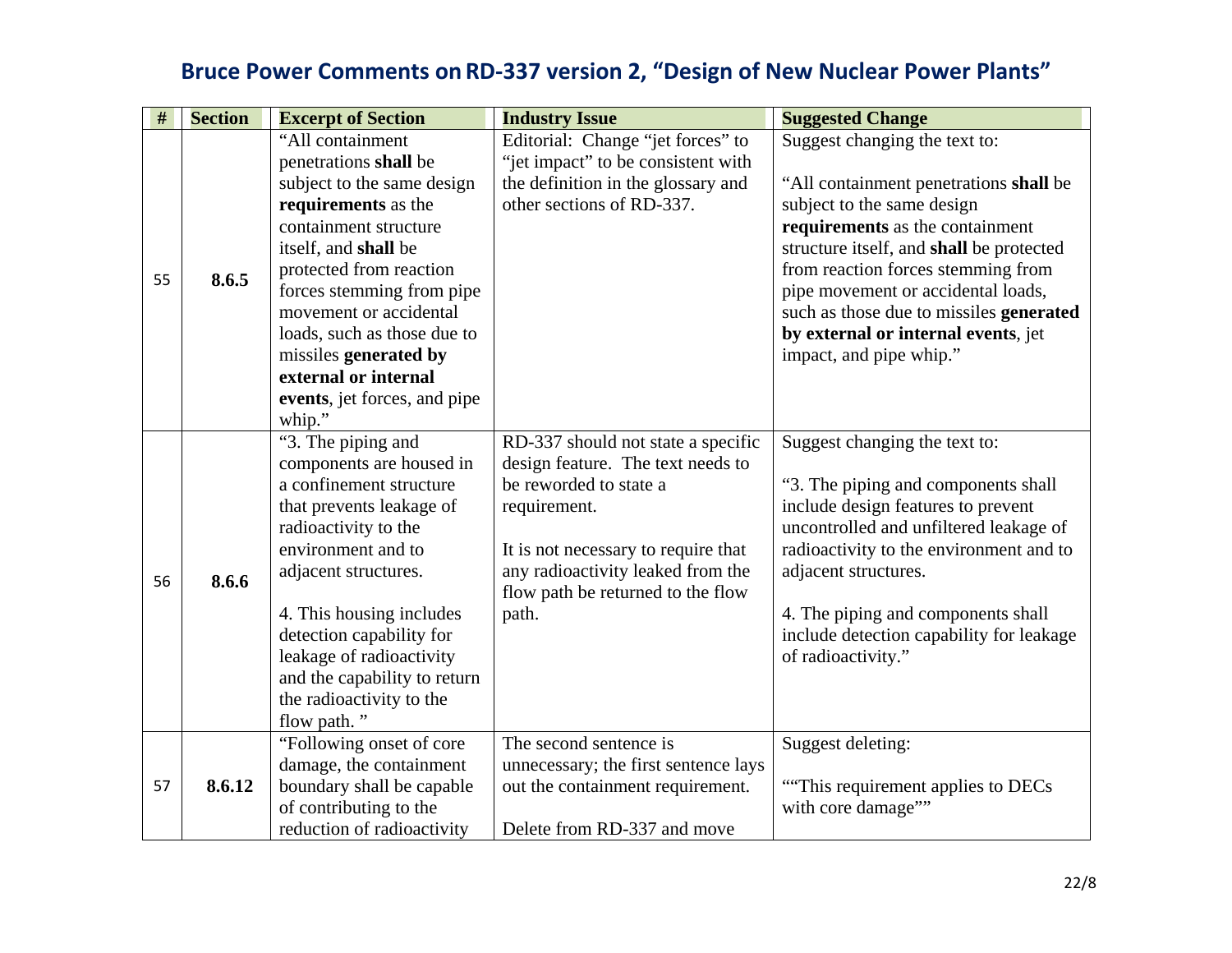| #  | <b>Section</b> | <b>Excerpt of Section</b>               | <b>Industry Issue</b>                 | <b>Suggested Change</b>              |
|----|----------------|-----------------------------------------|---------------------------------------|--------------------------------------|
|    |                | releases to allow sufficient            | "This requirement applies to DECs"    |                                      |
|    |                | time for the                            | with core damage" to GD-337,          |                                      |
|    |                | implementation of offsite               | because it only provides              |                                      |
|    |                | emergency procedures.                   | clarification for the requirement.    |                                      |
|    |                | This requirement applies to             |                                       |                                      |
|    |                | DECs with core damage".                 |                                       |                                      |
|    |                | "4. preclude unfiltered                 | Preclusion of unfiltered or           | Suggest changing the text to:        |
|    |                | and uncontrolled release                | uncontrolled releases from            |                                      |
| 58 | 8.6.12         | from containment"                       | containment may not be possible,      | "4. minimize to the extent practical |
|    |                |                                         | particularly for low probability      | unfiltered and uncontrolled release  |
|    |                |                                         | events                                | from containment".                   |
|    |                | "The design of the                      | The second sentence of this           | Suggest changing the text to:        |
|    |                | emergency power system                  | statement contradicts the statement   |                                      |
|    |                | shall take into account                 | in section 8.9:                       | "The design of the emergency power   |
|    |                | common-cause failures                   |                                       | system shall take into account       |
|    |                | involving loss of normal                | "The requirements of both the         | common-cause failures involving loss |
|    |                | power supply and standby                | standby and emergency power           | of normal power supply and standby   |
|    |                | power supply (if                        | systems may be met by a single        | power supply (if applicable). The    |
| 59 | 8.9.1          | applicable). The                        | system."                              | emergency power system shall be      |
|    |                | emergency power system                  |                                       | electrically independent, physically |
|    |                | shall be electrically                   | The emergency power system            | separate and diverse from normal and |
|    |                | independent, physically                 | would not be electrically             | standby power systems supply (if     |
|    |                | separate and diverse from               | independent, physically separate      | applicable)."                        |
|    |                | normal and standby power                | and diverse from the standby          |                                      |
|    |                | systems."                               | power system, if a single system is   |                                      |
|    |                |                                         | used.                                 |                                      |
|    |                | "This is accomplished by                | Alternate AC power supply (e.g. -     | Suggest changing the text to:        |
|    |                | the use of an onsite or                 | <b>Emergency Mitigating Equipment</b> |                                      |
|    |                | offsite portable or                     | - portable or transportable) - but    | "This is accomplished by the use of  |
| 60 | 8.9.2          | transportable power                     | could be fixed in some designs.       | onsite portable, transportable or    |
|    |                | sources, or a combination<br>of these." |                                       | fixed power sources or offsite       |
|    |                |                                         |                                       | portable or transportable power      |
|    |                |                                         |                                       | sources, or a combination of these." |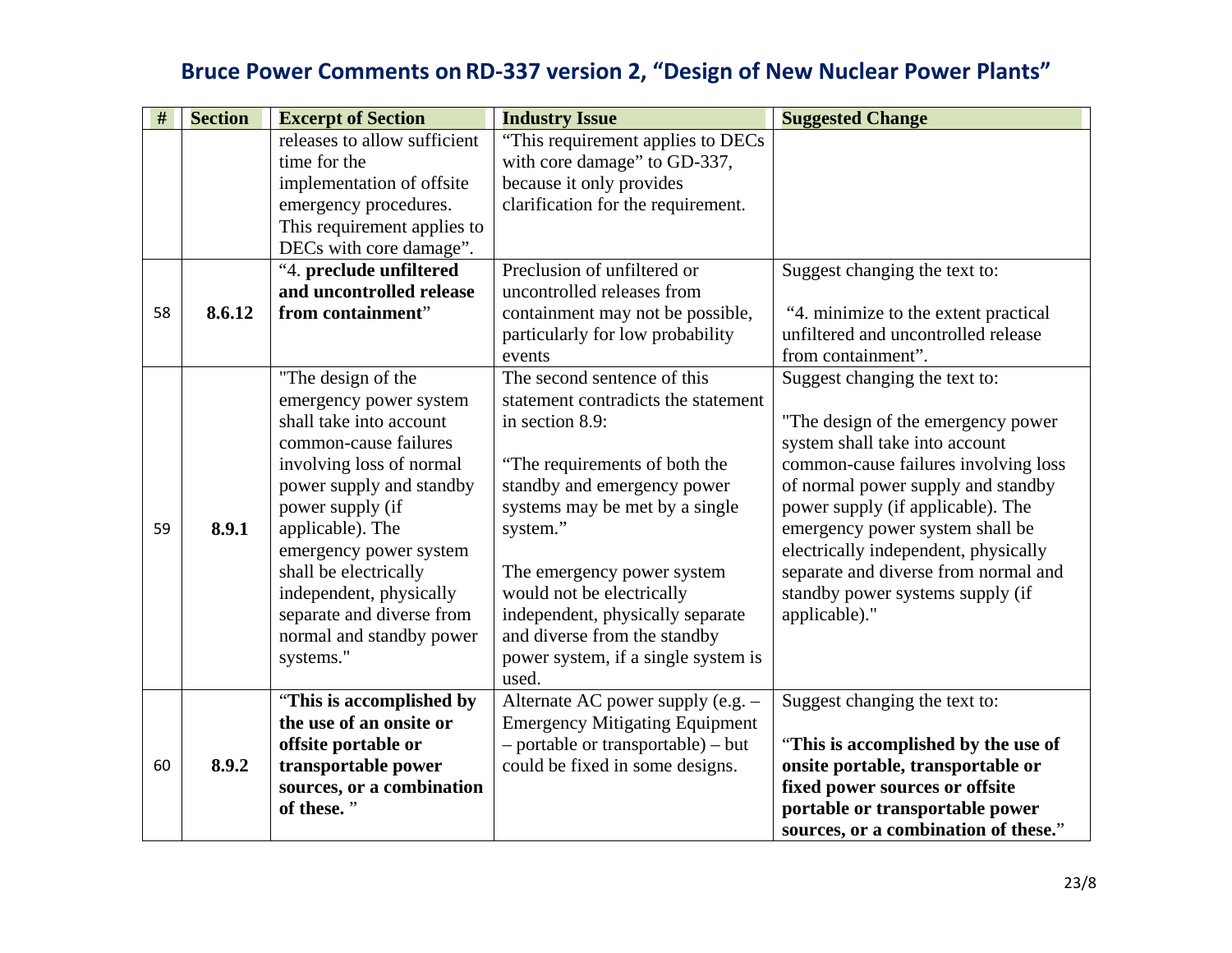| $\#$ | <b>Section</b> | <b>Excerpt of Section</b>         | <b>Industry Issue</b>               | <b>Suggested Change</b>                  |
|------|----------------|-----------------------------------|-------------------------------------|------------------------------------------|
|      |                | "3. following indication of       | The basis and justification for     | Suggest changing the text to:            |
|      |                | the necessity for operator        | changing from an Industry           |                                          |
|      |                | action inside the control         | standard of 15 minutes for          | "3. following indication of the          |
|      |                | rooms MCR, there is at            | operator action in the control room | necessity for operator action inside the |
|      |                | least 30 minutes available        | and 30 minutes for operator action  | control rooms MCR, there is at least     |
|      |                | before the operator action        | outside of the control needs to be  | 15 minutes available before the          |
|      |                | is required                       | provided. This change does not      | operator action is required              |
| 61   | 8.10.4         |                                   | appear to be consistent with IAEA   |                                          |
|      |                | 4. following indication of        | guidance.                           | 4. following indication of the necessity |
|      |                | the necessity for operator        |                                     | for operator action outside the control  |
|      |                | action outside the <b>control</b> |                                     | rooms MCR, there is a minimum of 30      |
|      |                | rooms MCR, there is a             |                                     | minutes available before the operator    |
|      |                | minimum of 1 hour                 |                                     | action is required"                      |
|      |                | available before the              |                                     |                                          |
|      |                | operator action is required"      |                                     |                                          |
|      |                | Fuel handling and storage         | It should allow the                 | Suggest changing the text to:            |
|      |                | "The design shall provide"        | designer/licensee to meet this      |                                          |
|      |                | barriers to prevent the           | requirement through either design   | "There shall be barriers to prevent the  |
|      |                | insertion of incorrect,           | and/or programmatic means such      | insertion of incorrect, defective or     |
|      |                | defective or damaged fuel         | as pre fuel loading inspections and | damaged fuel into the reactor.           |
| 62   | 8.12           | into the reactor.                 | checks. The requirement should be   |                                          |
|      |                |                                   | stated in more general terms.       | There shall be provisions to prevent     |
|      |                | The design shall include          |                                     | contamination of the fuel and the        |
|      |                | provisions to prevent             |                                     | reactor."                                |
|      |                | contamination of the fuel         |                                     |                                          |
|      |                | and the reactor."                 |                                     |                                          |
|      |                | "4. providing hydrogen            | Hydrogen mitigation in the spent    | Suggest changing the text to:            |
|      |                | mitigation in the spent fuel      | fuel bay area should only be        |                                          |
|      |                | pool area"                        | required, if there is a credible    | "4. providing hydrogen mitigation in     |
| 63   | 8.12.2         |                                   | event scenario for hydrogen         | the spent fuel bay area, if required"    |
|      |                |                                   | production in the spent fuel bay    |                                          |
|      |                |                                   | area.                               |                                          |
|      |                |                                   |                                     |                                          |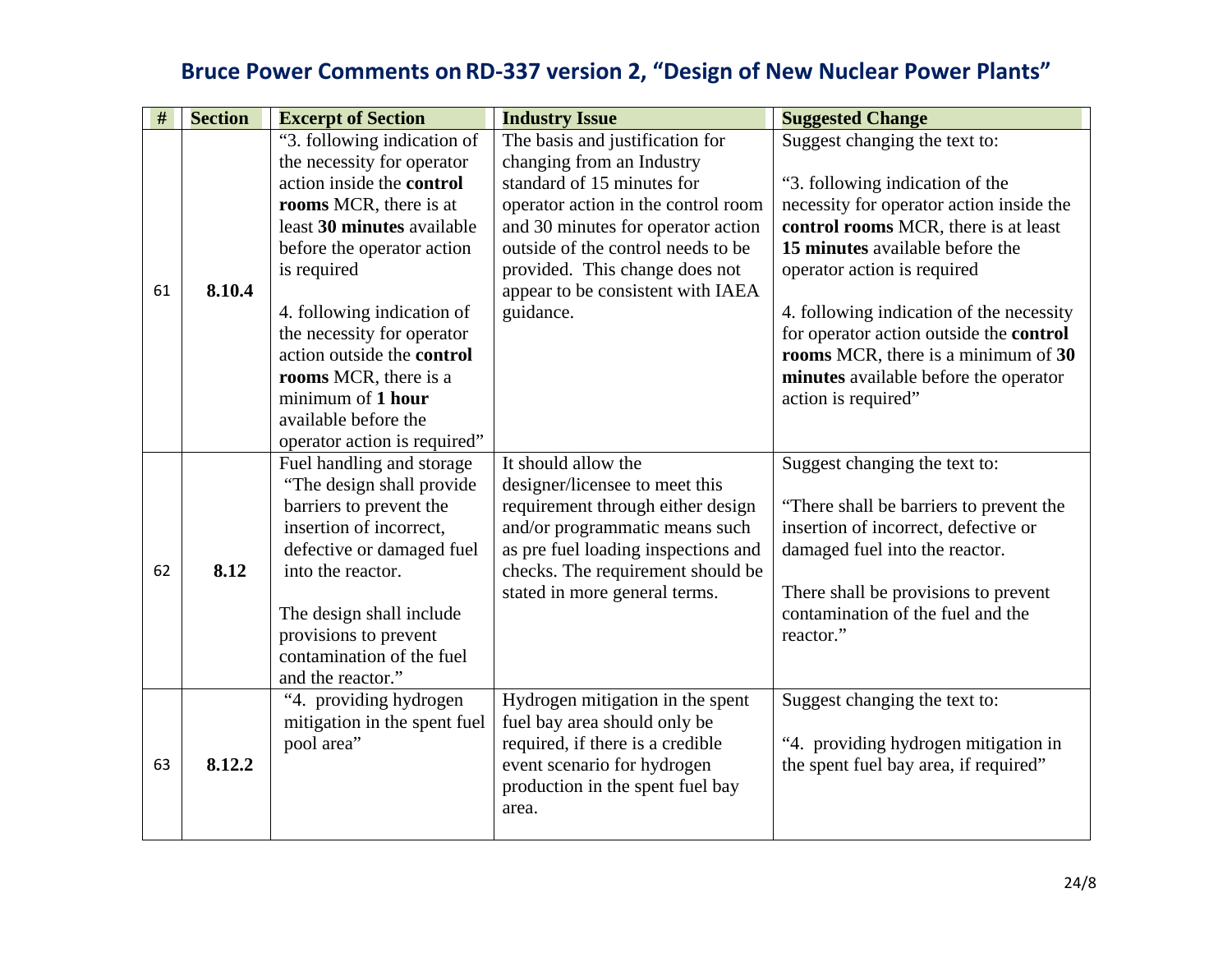| #  | <b>Section</b> | <b>Excerpt of Section</b>                                                                                                 | <b>Industry Issue</b>                                                                                                                                                                                                                                                                                                                                         | <b>Suggested Change</b>                                                                                                                                                     |
|----|----------------|---------------------------------------------------------------------------------------------------------------------------|---------------------------------------------------------------------------------------------------------------------------------------------------------------------------------------------------------------------------------------------------------------------------------------------------------------------------------------------------------------|-----------------------------------------------------------------------------------------------------------------------------------------------------------------------------|
|    |                |                                                                                                                           | Also, for consistency with<br>standard terminology used in the<br>Canadian nuclear industry, "spent<br>fuel pool" should be "spent fuel<br>bay".                                                                                                                                                                                                              |                                                                                                                                                                             |
| 64 | 9.1            | "Radioactive sources other<br>than the reactor core, such<br>as the irradiated fuel bay,<br>shall be considered"          | <b>Suggest "Radioactive sources</b><br>other than the reactor core, such as<br>the irradiated fuel bay and fuel<br>handling systems, shall be<br>considered" for consistency<br>with the wording being proposed<br>in the Omnibus changes for RD-<br>310.                                                                                                     | Suggest changing the text to:<br>"Radioactive sources other than the<br>reactor core, such as the irradiated fuel<br>bay and fuel handling systems, shall be<br>considered" |
| 65 | 9.2            | "8. demonstrate that the<br>design incorporates<br>sufficient safety margins<br>to cliff-edge effects"                    | The term "Cliff Edge Effects"<br>should not be used.<br>The impact of this proposed<br>wording requires further<br>evaluation, particularly in light of<br>the work and projects in progress<br>to meet RD-310 requirements.<br>The proposed wording is sufficient<br>to capture the issues related to<br>sensitivity analyses and overall<br>safety margins. | Suggest changing the text to:<br>"8. Demonstrate that the design<br>incorporates sufficient safety margins."                                                                |
| 66 | 9.4            | "1. confirm that OLCs<br>comply with the<br>assumptions and intent of<br>the design for normal<br>operation of the plant" | Safety analysis results are also<br>often used to derive (as opposed to<br>just confirm) the OLCs for the<br>purpose of compliance. OLCs are<br>derived based on limiting accident<br>scenarios whereby safety<br>objectives can still be                                                                                                                     | Suggest changing the text to:<br>"1. derive and confirm OLCs that are<br>consistent with the design and safety<br>requirements for the plant"                               |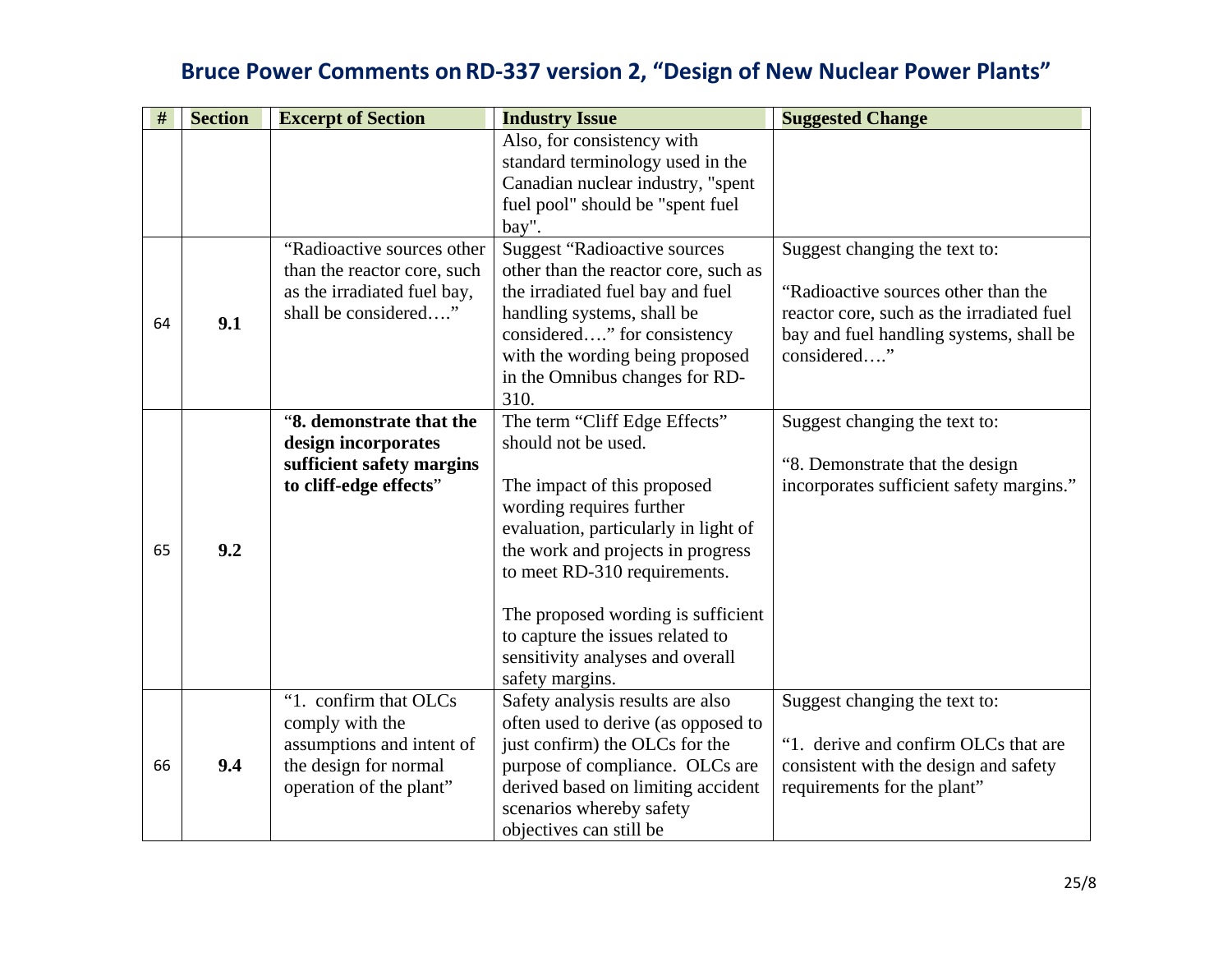| $\#$ | <b>Section</b> | <b>Excerpt of Section</b>                                                                                           | <b>Industry Issue</b>                                                                                                                                                                                                                                                                                                                                                                                                                                      | <b>Suggested Change</b>                                                                                                                                                                           |
|------|----------------|---------------------------------------------------------------------------------------------------------------------|------------------------------------------------------------------------------------------------------------------------------------------------------------------------------------------------------------------------------------------------------------------------------------------------------------------------------------------------------------------------------------------------------------------------------------------------------------|---------------------------------------------------------------------------------------------------------------------------------------------------------------------------------------------------|
|      |                |                                                                                                                     | demonstrated. The statement in<br>question seems to lack clarity with<br>respect to the safety significance<br>of OLCs under accident conditions<br>and can be misconstrued OLCs are<br>applicable strictly to "normal"<br>operation.                                                                                                                                                                                                                      |                                                                                                                                                                                                   |
|      |                |                                                                                                                     | Suggest the following rewording<br>for consistency with RD-310:<br>"1. derive and confirm OLCs that<br>are consistent with the design and<br>safety requirements for the plant"                                                                                                                                                                                                                                                                            |                                                                                                                                                                                                   |
| 67   | 9.4            | "4. compare the results of<br>the analysis with dose<br>acceptance criteria and<br>design limits"                   | The acceptability of results is<br>usually judged by comparing<br>against dose limits and derived<br>acceptance criteria. Derived<br>acceptance criteria may not<br>necessarily be design limits as they<br>often provide additional allowance<br>for safety margins.<br>Suggest the following rewording<br>for consistency with RD-310:<br>"4. compare the result of the<br>analysis with radiological dose<br>limits and derived acceptance<br>criteria" | Suggest changing the text to:<br>"4. compare the result of the analysis<br>with radiological dose limits and<br>derived acceptance criteria"                                                      |
| 68   | 9.4            | "7. demonstrate that<br>DECs can be prevented or<br>mitigated by<br>complementary design<br>features and prescribed | RD-310 does not distinguish<br>DECs amongst BDBAs with<br>respect to deterministic analysis<br>requirements.                                                                                                                                                                                                                                                                                                                                               | No change to the text with the<br>understanding that implementation for<br>a new nuclear power plant design can<br>proceed while the Industry takes the<br>necessary time to fully understand its |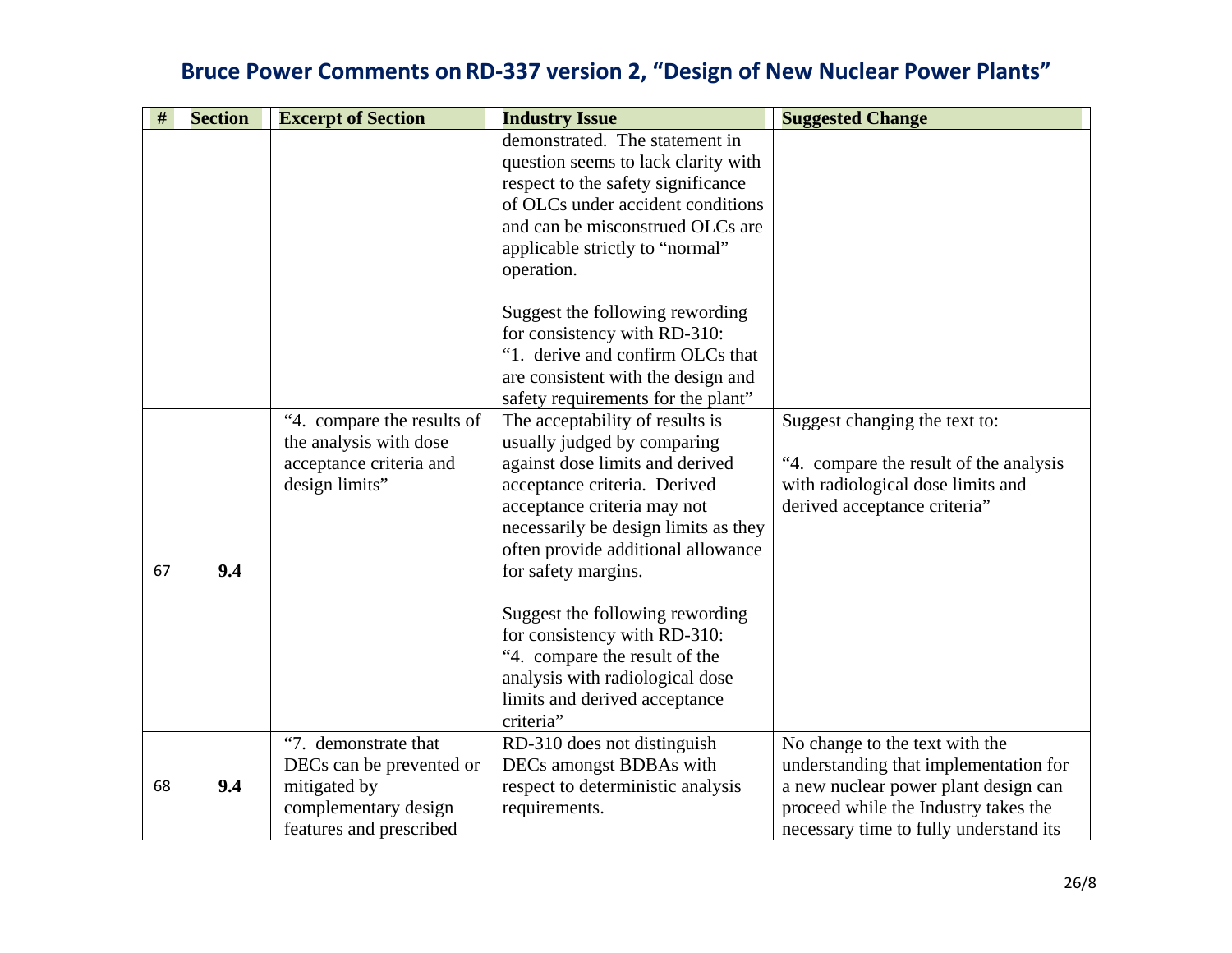| # | <b>Section</b> | <b>Excerpt of Section</b> | <b>Industry Issue</b>                | <b>Suggested Change</b>               |
|---|----------------|---------------------------|--------------------------------------|---------------------------------------|
|   |                | operator actions"         | The requirements being called        | implications on existing reactors and |
|   |                |                           | upon for DECs here are               | when it becomes part of RD-310        |
|   |                |                           | significantly more stringent than    | requirements.                         |
|   |                |                           | stipulated for BDBAs in RD-310;      |                                       |
|   |                |                           | the new requirement appears to       |                                       |
|   |                |                           | demand treatment of DECs closer      |                                       |
|   |                |                           | to that of DBAs (i.e.,               |                                       |
|   |                |                           | deterministic) than BDBAs (i.e.,     |                                       |
|   |                |                           | probabilistic).                      |                                       |
|   |                |                           | In the case of existing CANDUs,      |                                       |
|   |                |                           | the new requirements for DECs, if    |                                       |
|   |                |                           | they cascade into RD-310, could      |                                       |
|   |                |                           | translate into design changes,       |                                       |
|   |                |                           | which Industry understands is not    |                                       |
|   |                |                           | the intent of RD-310                 |                                       |
|   |                |                           | implementation for existing          |                                       |
|   |                |                           | CANDU <sub>s</sub> .                 |                                       |
|   |                |                           | The CNSC and Industry have been      |                                       |
|   |                |                           | engaged on RD-310                    |                                       |
|   |                |                           | implementation discussion for        |                                       |
|   |                |                           | some time. The introduction of a     |                                       |
|   |                |                           | new requirement for DECs (as part    |                                       |
|   |                |                           | of BDBAs) is significant and has     |                                       |
|   |                |                           | not been brought to Industry's       |                                       |
|   |                |                           | attention as part of pending         |                                       |
|   |                |                           | changes to RD-310. Industry          |                                       |
|   |                |                           | needs clear understanding of what    |                                       |
|   |                |                           | this new requirement implies for     |                                       |
|   |                |                           | existing reactors in order to assess |                                       |
|   |                |                           | the feasibility and approach to      |                                       |
|   |                |                           | compliance. what this new            |                                       |
|   |                |                           | requirement implies for existing     |                                       |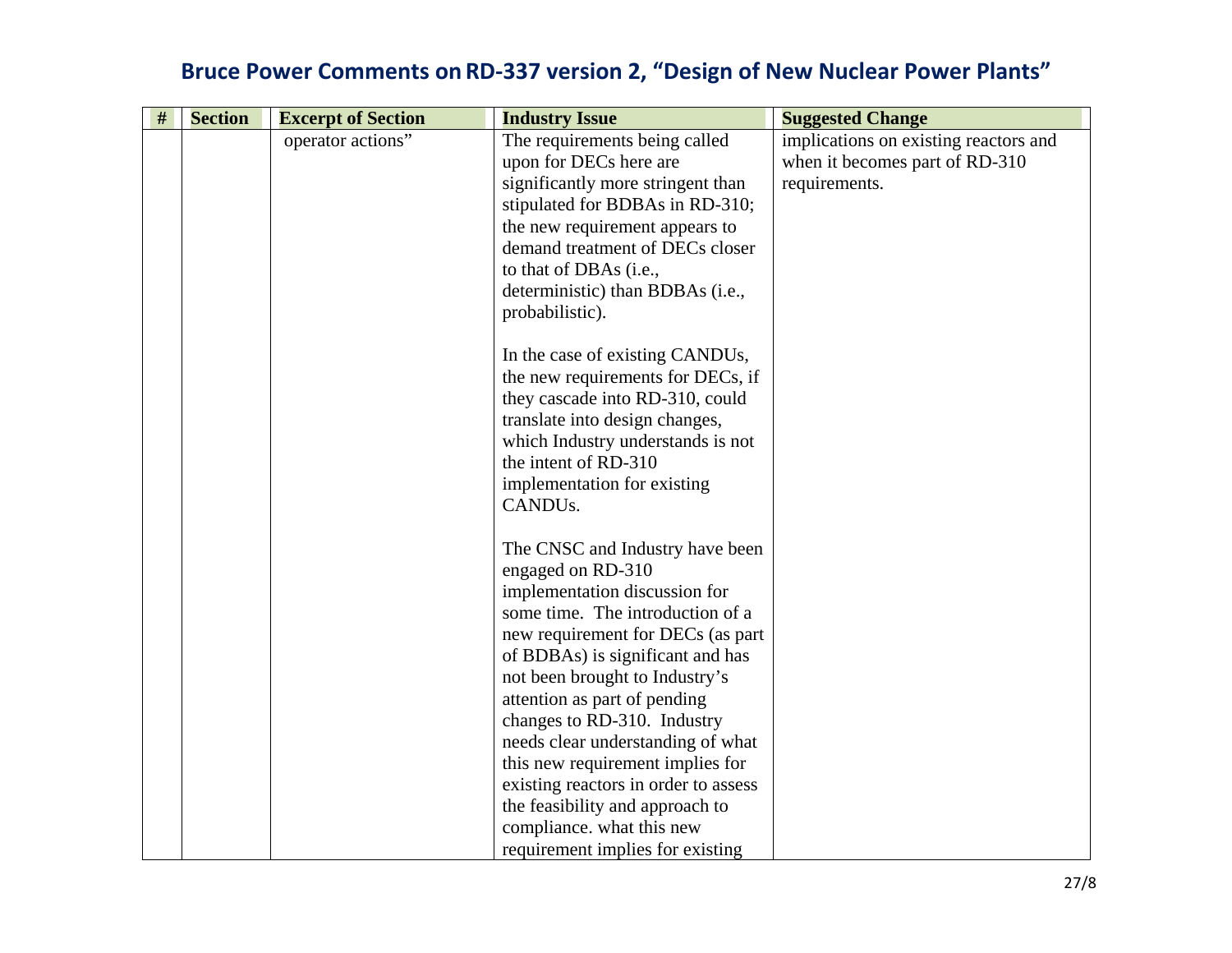| #  | <b>Section</b> | <b>Excerpt of Section</b> | <b>Industry Issue</b>                                          | <b>Suggested Change</b>               |
|----|----------------|---------------------------|----------------------------------------------------------------|---------------------------------------|
|    |                |                           | reactors in order to assess the<br>feasibility and approach to |                                       |
|    |                |                           | compliance.                                                    |                                       |
|    |                | Technological options for | The introduction of the term "best"                            | Suggest changing the text to:         |
|    |                | the design of cooling     | available technology and                                       |                                       |
|    |                | water systems shall       | techniques economically                                        | "Technological options for the design |
|    |                | consider a closed-cycle   | achievable" goes beyond the                                    | of cooling water systems shall        |
|    |                | the best available        | current Canadian environmental                                 | minimize impacts on the               |
|    |                | technology and            | protection regulations. This is                                | environment to the extent             |
|    |                | techniques economically   | introducing new requirements that                              | practicable, taking social and        |
| 69 | 10.2           | achievable (BATEA) in     | may not be consistent with the                                 | economic factors into consideration." |
|    |                | order to minimize adverse | current Canadian Environmental                                 |                                       |
|    |                | environmental impact. on  | Protection Act.                                                |                                       |
|    |                | aquatic biota.            |                                                                |                                       |
|    |                |                           | Delete "the best available"                                    |                                       |
|    |                |                           | technology and techniques                                      |                                       |
|    |                |                           | economically achievable                                        |                                       |
|    |                |                           | (BATEA)".                                                      |                                       |
|    |                | General                   | Version 1 had a reference section.                             | Suggest not removing the reference    |
| 70 |                |                           | So does GD-337 version 2. Why                                  | section.                              |
|    |                |                           | not include them here as not                                   |                                       |
|    |                |                           | everyone will refer to GD-337?                                 |                                       |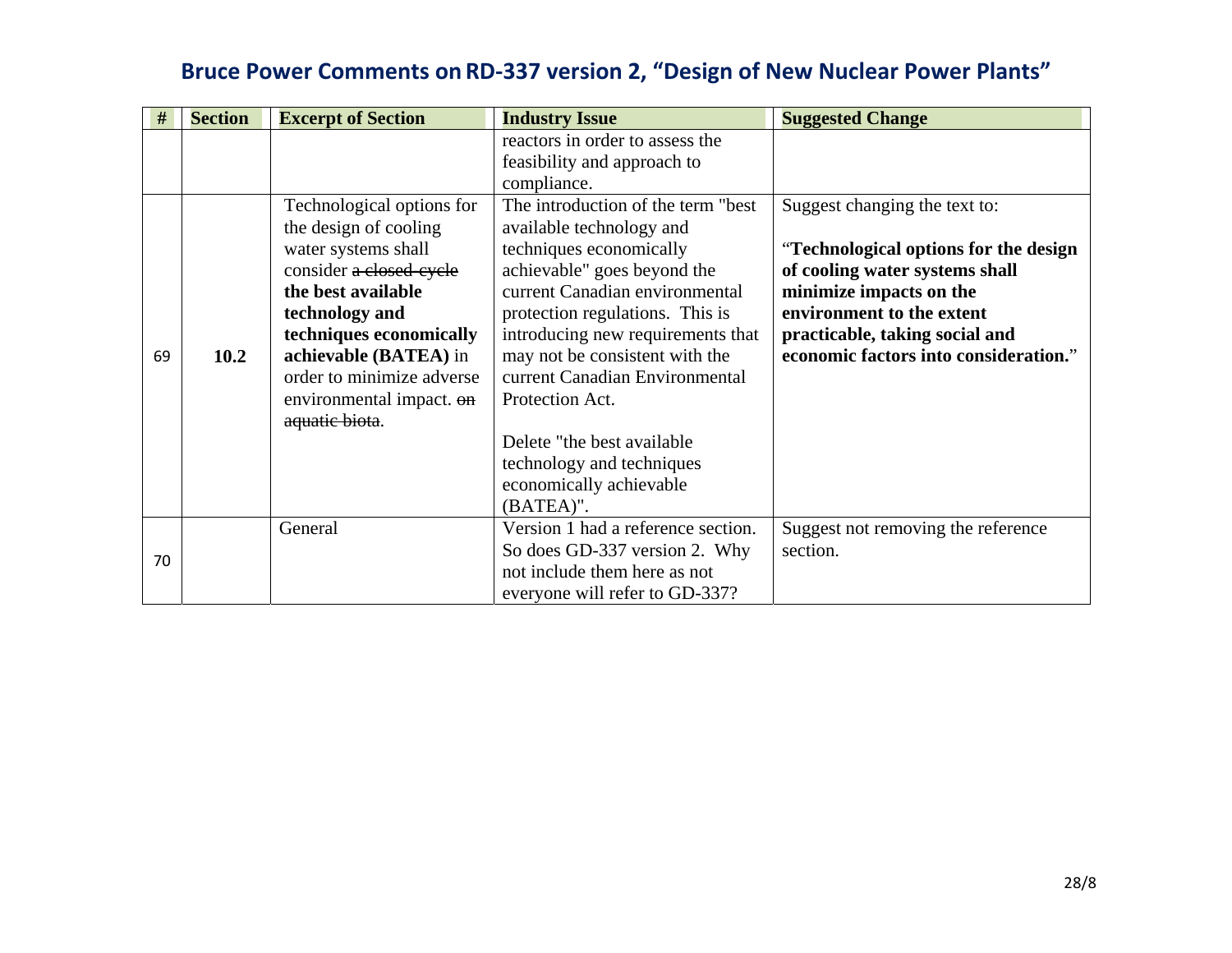| $\#$ | <b>Section</b> | <b>Excerpt of Section</b>    | <b>Industry Issue</b>                | <b>Suggested Change</b>                |
|------|----------------|------------------------------|--------------------------------------|----------------------------------------|
|      |                | anticipated operational      |                                      | Suggest changing the text to the RD-   |
|      |                | occurrence                   |                                      | 310 wording:                           |
|      |                | An operational process       |                                      |                                        |
|      |                | deviating from normal        |                                      | "An operational process deviating from |
|      |                | operation, which is          |                                      | normal operation that is expected to   |
|      |                | expected to occur at least   |                                      | occur once or several times during the |
| 71   | Glossary       | once during the operating    |                                      | operating lifetime of the NPP but      |
|      |                | lifetime of a facility, but  |                                      | which, in view of the appropriate      |
|      |                | which, in view of the        |                                      | design provisions, does not cause any  |
|      |                | appropriate design           |                                      | significant damage to items important  |
|      |                | provisions, does not cause   |                                      | to safety nor lead to accident         |
|      |                | any significant damage to    |                                      | conditions."                           |
|      |                | items important to safety or |                                      |                                        |
|      |                | lead to accident conditions. |                                      |                                        |
|      |                | "cliff-edge effect           | The term "Cliff Edge Effects"        | Delete from RD-337                     |
|      |                | A large increase in the      | should not be used.                  |                                        |
|      |                | severity of consequences     |                                      |                                        |
|      |                | caused by a small change     | The impact of this proposed          |                                        |
|      |                | of conditions. Note: cliff-  | wording requires further             |                                        |
|      |                | edges can be caused by       | evaluation, particularly in light of |                                        |
| 72   | Glossary       | changes in the               | the work and projects in progress    |                                        |
|      |                | characteristics of the       | to meet RD-310 requirements.         |                                        |
|      |                | environment, the event or    |                                      |                                        |
|      |                | changes in the plant         | The proposed wording is sufficient   |                                        |
|      |                | response."                   | to capture the issues related to     |                                        |
|      |                |                              | sensitivity analyses and overall     |                                        |
|      |                |                              | safety margins.                      |                                        |
|      |                | "complementary design        | More clarification is required on    | No change to text.                     |
|      |                | feature                      | positioning portable equipment       |                                        |
| 73   | Glossary       | A design feature added to    | under systems important to safety    |                                        |
|      |                | the design as a stand-       | in complementary design features     |                                        |
|      |                | alone structure, system or   | for new nuclear power plants.        |                                        |
|      |                | component (SSC) or           | Note, that portable equipment is     |                                        |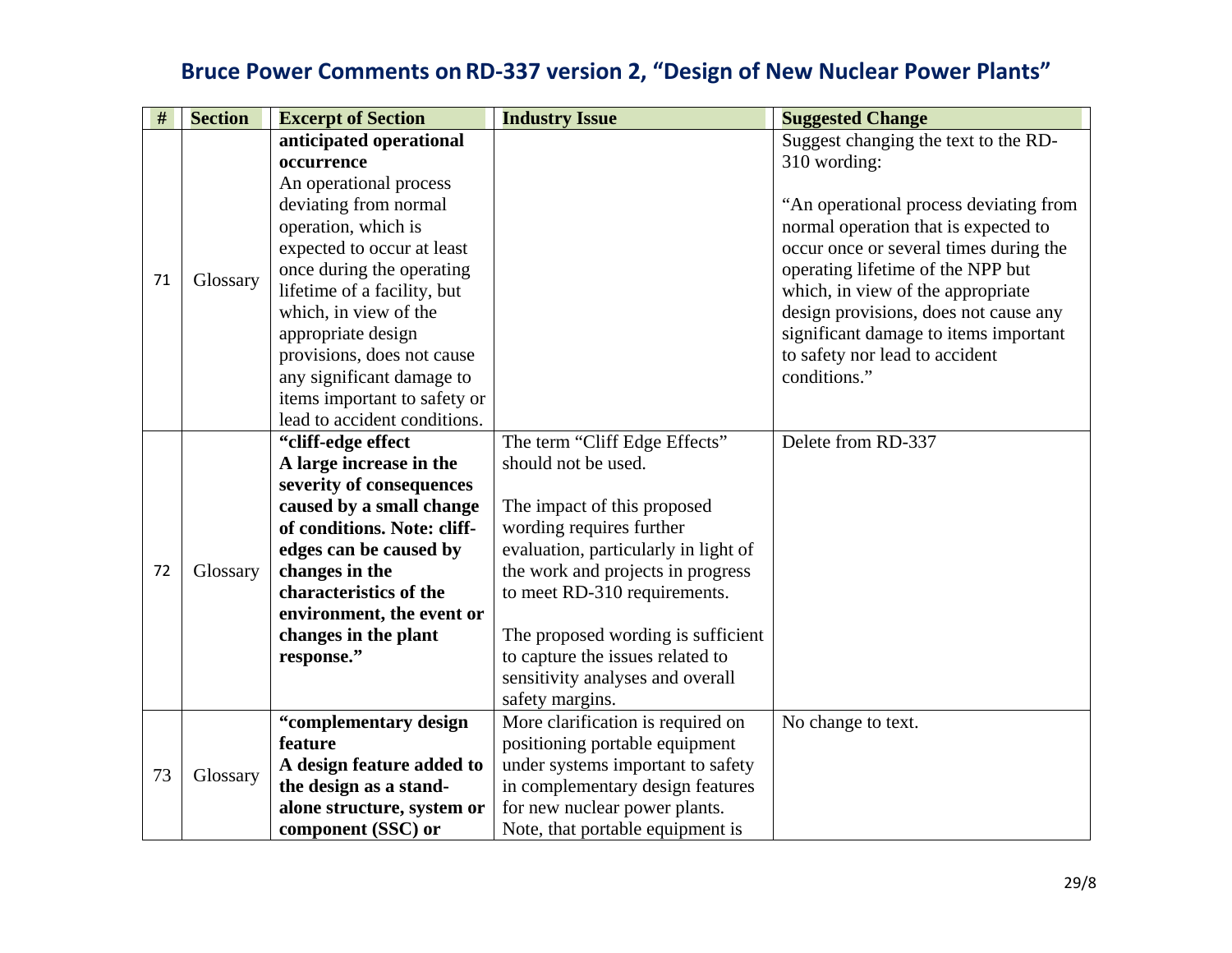| #  | <b>Section</b> | <b>Excerpt of Section</b>   | <b>Industry Issue</b>                | <b>Suggested Change</b>                   |
|----|----------------|-----------------------------|--------------------------------------|-------------------------------------------|
|    |                | added capability to an      | not considered under systems         |                                           |
|    |                | existing SSC to cope with   | important to safety for existing     |                                           |
|    |                | design extension            | nuclear power plants. This           |                                           |
|    |                | conditions."                | additional clarification should be   |                                           |
|    |                |                             | included in GD-337.                  |                                           |
|    |                | "management                 | Since "management system" has        | Delete text.                              |
|    |                | arrangements                | replaced :management                 |                                           |
| 74 |                | The means by which an       | arrangements" in RD-337 version      |                                           |
|    | Glossary       | organization functions to   | 2, this definition is not needed.    |                                           |
|    |                | achieve its objectives,     |                                      |                                           |
|    |                | including:"                 |                                      |                                           |
|    |                | mission time                | Editorial: For clarity, suggest      | Suggest changing the text to:             |
|    |                | The duration of time within | adding "safety" before "function"    |                                           |
|    |                | which a system or           | and allowing for multiple safety     | "mission time                             |
| 75 | Glossary       | component is required to    | functions.                           | The duration of time within which a       |
|    |                | operate or be available to  |                                      | system or component is required to        |
|    |                | operate and fulfill its     |                                      | operate or be available to operate and    |
|    |                | function following an       |                                      | fulfill its safety function(s) following  |
|    |                | event.                      |                                      | an event."                                |
|    |                | "probabilistic safety       | The wording of <b>probabilistic</b>  | "probabilistic safety assessment          |
|    |                | assessment                  | safety assessment is not identical   | For a NPP or a fission nuclear reactor, a |
|    |                | A comprehensive and         | to the wording in the glossary in S- | comprehensive and integrated              |
|    |                | integrated assessment of    | 294. There should only be one        | assessment of the safety of the plant or  |
|    |                | the safety of the nuclear   | wording for these definitions.       | reactor. The safety assessment            |
|    |                | power plant. The safety     |                                      | considers the probability, progression    |
| 76 | Glossary       | assessment considers the    |                                      | and consequences of equipment failures    |
|    |                | probability, progression    |                                      | or transient conditions to derive         |
|    |                | and consequences of         |                                      | numerical estimates that provide a        |
|    |                | equipment failures or       |                                      | consistent measure of the safety of the   |
|    |                | transient conditions to     |                                      | plant or reactor, as follows:             |
|    |                | derive numerical            |                                      | a Level 1 PSA identifies and<br>$1_{-}$   |
|    |                | estimates that provide a    |                                      | quantifies the sequences of events        |
|    |                | consistent measure of the   |                                      | that may lead to the loss of core         |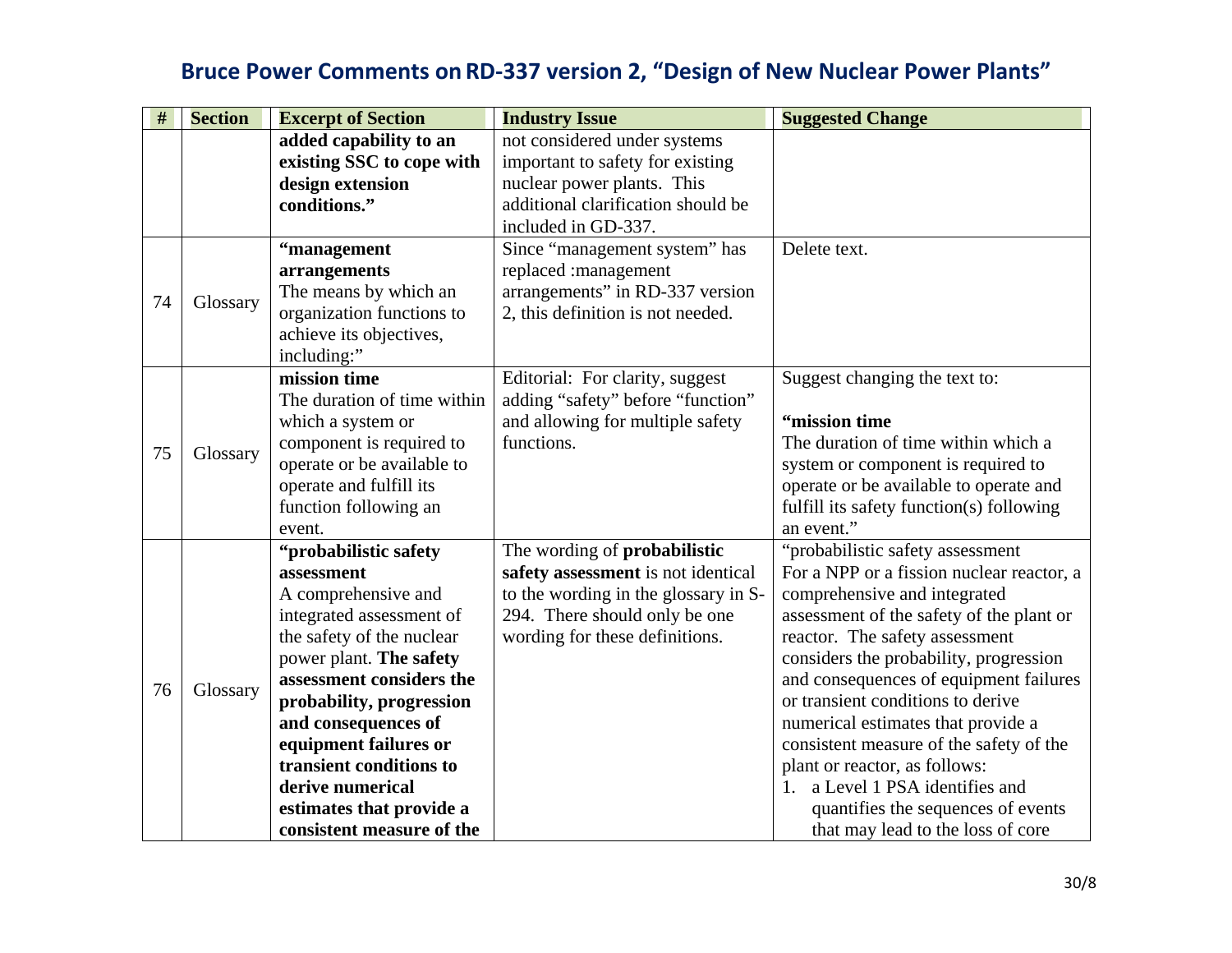| $\#$ | <b>Section</b> | <b>Excerpt of Section</b>     | <b>Industry Issue</b> | <b>Suggested Change</b>                   |
|------|----------------|-------------------------------|-----------------------|-------------------------------------------|
|      |                | safety of the nuclear         |                       | structural integrity and massive fuel     |
|      |                | power plant, as follows:      |                       | failures                                  |
|      |                | 1. a Level 1 PSA              |                       | a Level 2 PSA starts from the Level<br>2. |
|      |                | identifies and                |                       | 1 results and analyses the                |
|      |                | quantifies the                |                       | containment behaviour, evaluates          |
|      |                | sequences of events           |                       | the radionuclides released from the       |
|      |                | that may lead to the          |                       | failed fuel and quantifies the            |
|      |                | loss of core structural       |                       | releases to the environment               |
|      |                | integrity and massive         |                       | 3. a Level 3 PSA starts from the Level    |
|      |                | fuel failures                 |                       | 2 results and analyses the                |
|      |                | a Level 2 PSA starts<br>2.    |                       | distribution of radionuclides in the      |
|      |                | from the Level 1              |                       | environment and evaluates the             |
|      |                | results and analyses          |                       | resulting effect on public health.        |
|      |                | the containment               |                       |                                           |
|      |                | behaviour, evaluates          |                       | A PSA may also be referred to as a        |
|      |                | the radionuclides             |                       | Probabilistic Risk Assessment (PRA).      |
|      |                | released from the             |                       |                                           |
|      |                | failed fuel and               |                       |                                           |
|      |                | quantifies the releases       |                       |                                           |
|      |                | to the environment            |                       |                                           |
|      |                | 3. a Level 3 PSA starts       |                       |                                           |
|      |                | from the Level 2              |                       |                                           |
|      |                | results and analyses          |                       |                                           |
|      |                | the distribution of           |                       |                                           |
|      |                | radionuclides in the          |                       |                                           |
|      |                | environment and               |                       |                                           |
|      |                | evaluates the resulting       |                       |                                           |
|      |                | effect on public<br>health. " |                       |                                           |
|      |                |                               |                       |                                           |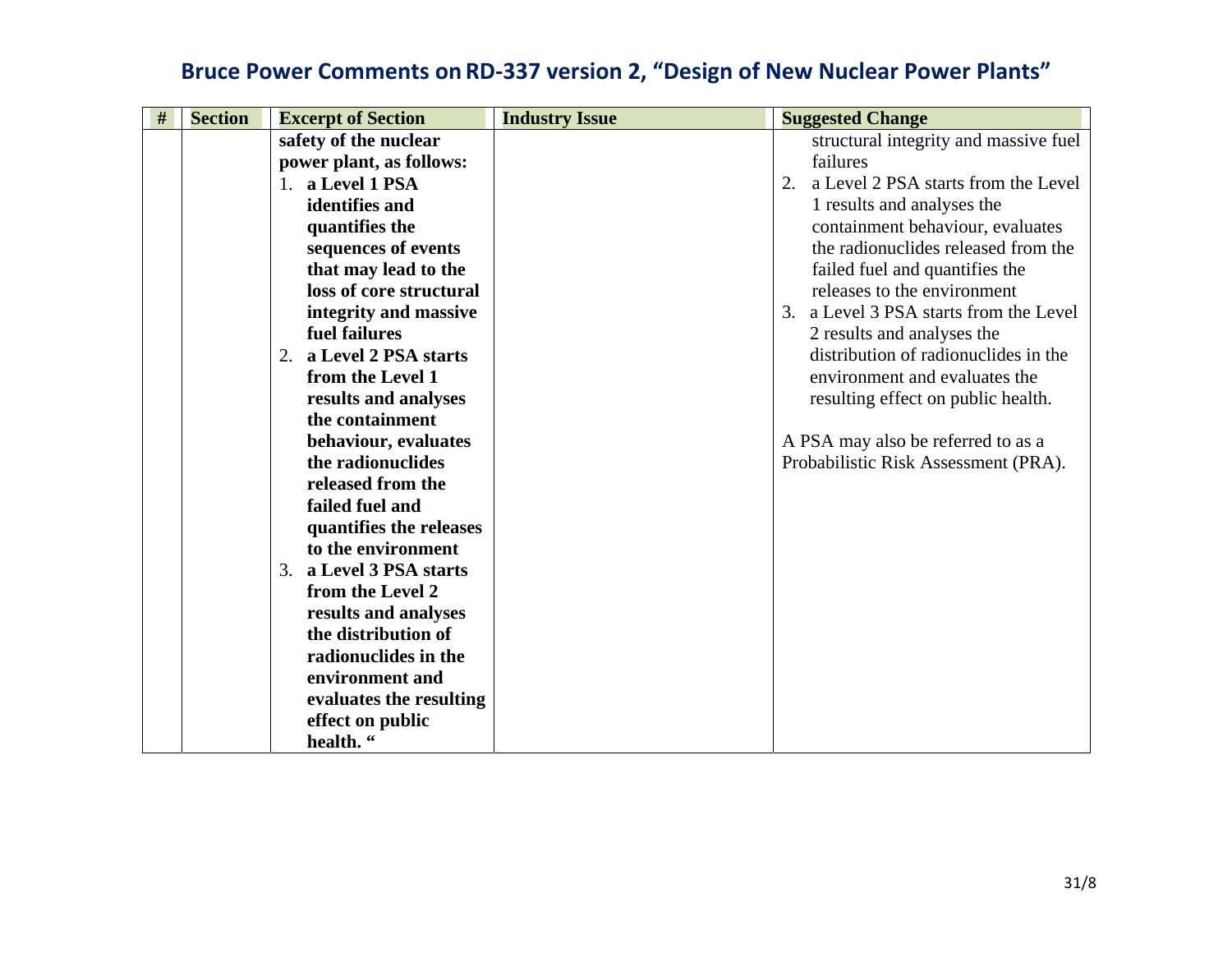| $\#$ | <b>Section</b> | <b>Excerpt of Section</b>       | <b>Industry Issue</b>                | <b>Suggested Change</b>                 |
|------|----------------|---------------------------------|--------------------------------------|-----------------------------------------|
|      |                | "severe accident                | As written, the definition of severe | Suggest changing the text to:           |
|      |                | <b>Accident conditions more</b> | accident does not encompass          |                                         |
|      |                | severe than a design basis      | beyond design basis accidents        | "Accident conditions more severe        |
|      |                | accident and involving          | involving the spent fuel bay where   | than a design basis accident and        |
|      |                | significant core                | significant fuel degradation would   | involving significant fuel              |
|      |                | degradation."                   | be a postulated scenario.            | degradation."                           |
|      |                |                                 |                                      |                                         |
| 77   | Glossary       |                                 | Suggest replacing "significant"      |                                         |
|      |                |                                 | core degradation" with               |                                         |
|      |                |                                 | "significant fuel degradation" to    |                                         |
|      |                |                                 | encompass BDBAs for the spent        |                                         |
|      |                |                                 | fuel bay. This change would not      |                                         |
|      |                |                                 | have an impact on the intent of the  |                                         |
|      |                |                                 | definition of severe accident when   |                                         |
|      |                |                                 | applied to the reactor core.         |                                         |
|      |                | "shutdown state"                | Replace "actuation of safety         | Suggest changing the text to:           |
|      |                | A state characterized by        | systems could be blocked" to         |                                         |
|      |                | subcriticality of the reactor.  | "actuation of safety systems may     | "shutdown state                         |
|      |                | At shutdown, automatic          | be blocked".                         | A state characterized by subcriticality |
|      |                | actuation of safety systems     |                                      | of the reactor. At shutdown, automatic  |
|      |                | could be blocked and            | This suggestion is to make the       | actuation of safety systems may be      |
| 78   |                | support systems may             | definition consistent with the use   | blocked and support systems may         |
|      |                | remain in abnormal              | of "may" and "can" from the          | remain in abnormal configurations."     |
|      |                | configurations."                | preface.                             |                                         |
|      |                |                                 | Any blocking of safety system        |                                         |
|      |                |                                 | actuation is only permissible        |                                         |
|      |                |                                 | within the limits of the regulatory  |                                         |
|      |                |                                 | requirements.                        |                                         |